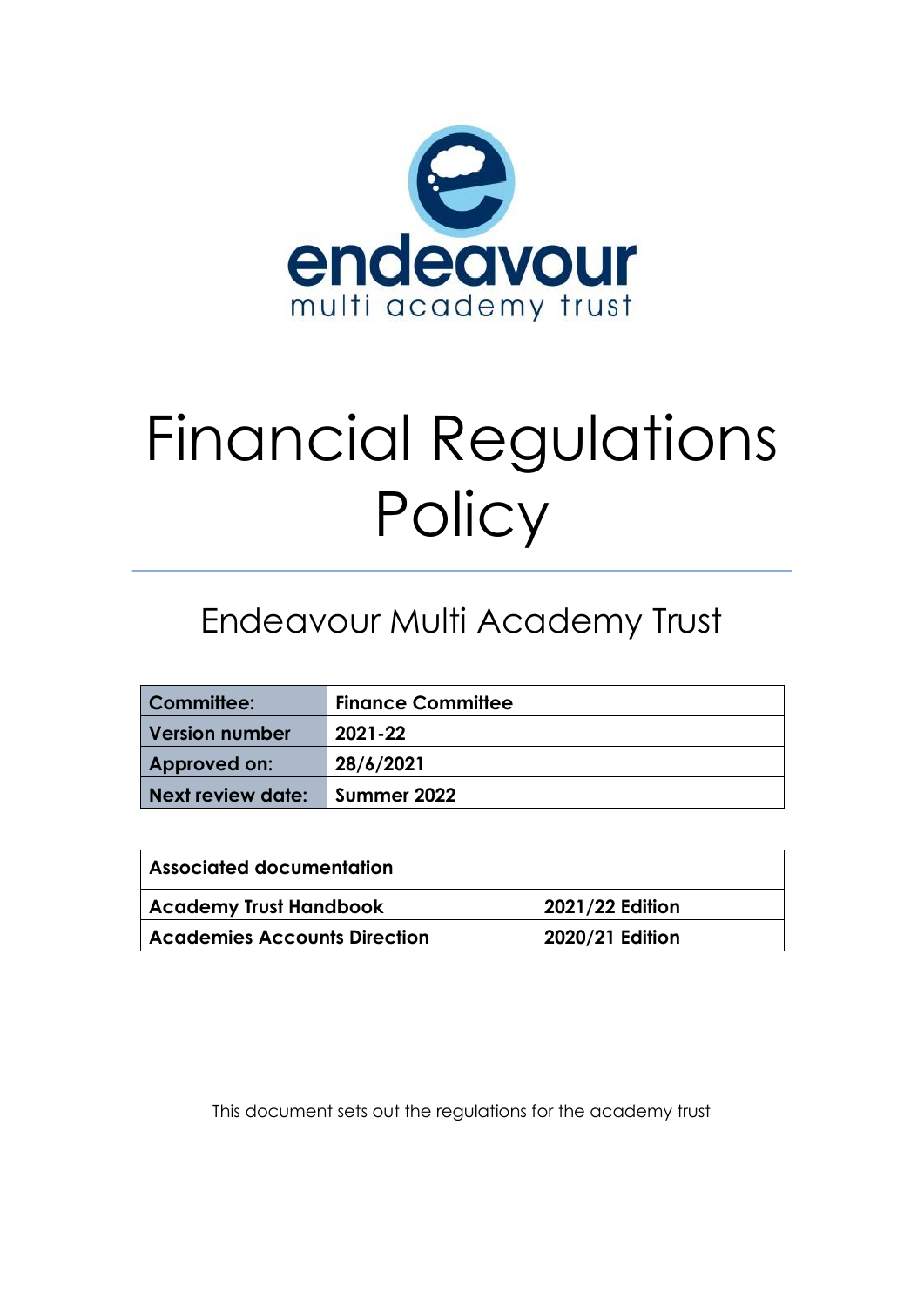| Monitoring and review (including management accounts)  6 |  |
|----------------------------------------------------------|--|
|                                                          |  |
|                                                          |  |
|                                                          |  |
|                                                          |  |
|                                                          |  |
|                                                          |  |
|                                                          |  |
|                                                          |  |
|                                                          |  |
|                                                          |  |
|                                                          |  |
|                                                          |  |
|                                                          |  |
|                                                          |  |
|                                                          |  |
|                                                          |  |
|                                                          |  |
|                                                          |  |
|                                                          |  |
|                                                          |  |
|                                                          |  |
|                                                          |  |
|                                                          |  |
|                                                          |  |
|                                                          |  |
|                                                          |  |
|                                                          |  |
|                                                          |  |
|                                                          |  |
|                                                          |  |
|                                                          |  |
|                                                          |  |
|                                                          |  |
|                                                          |  |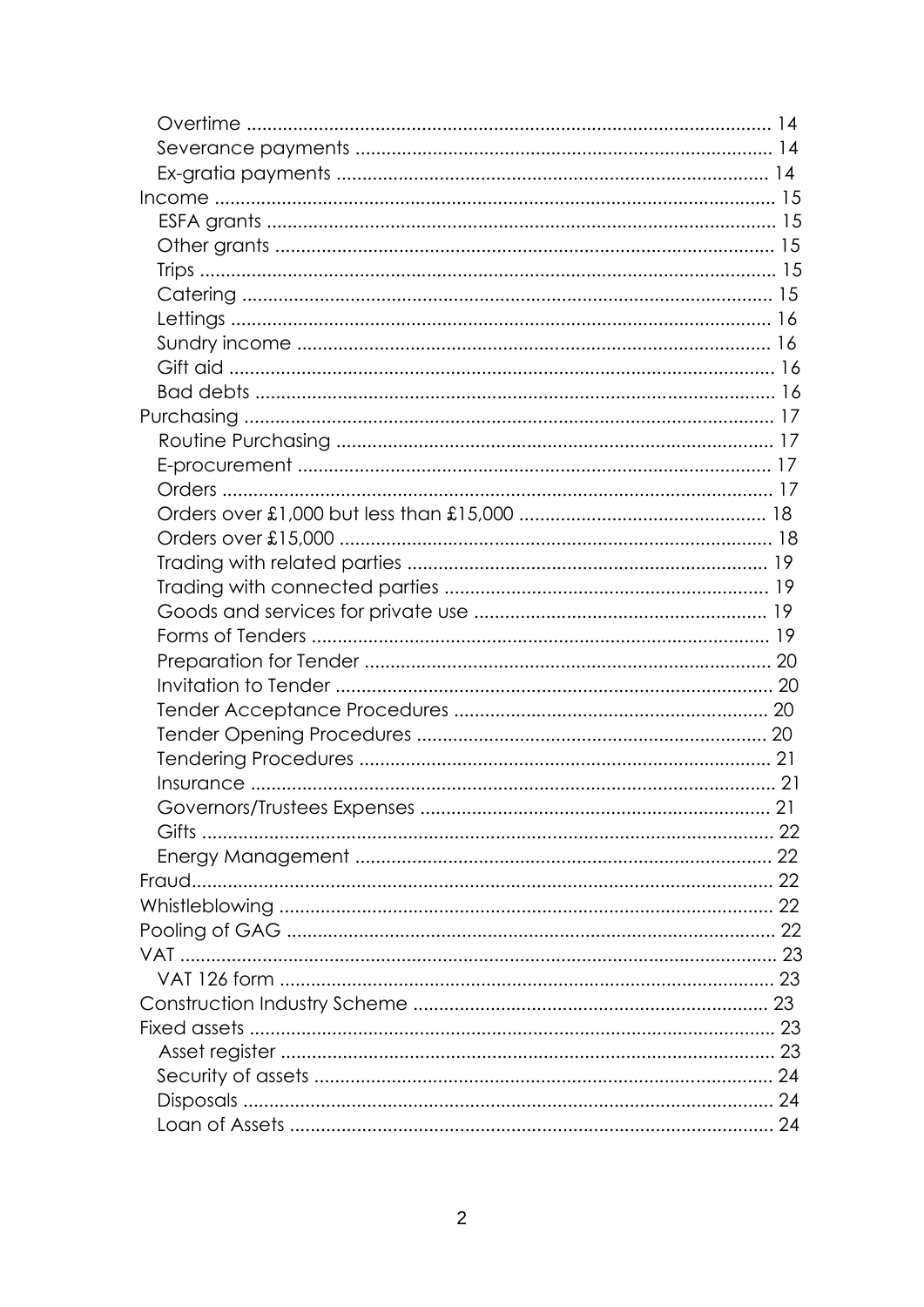## **Introduction**

- 1. The purpose of this manual is to ensure that the academy maintains and develops systems of financial control, which conform with the requirements both of propriety and of good financial management. It is essential that these systems operate properly to meet the requirements of our funding agreement with the Secretary of State for Education, through the Education and Skills Funding Agency (ESFA).
- 2. The academy trust must comply with the principles of financial control outlined in the Academies Financial Handbook. This manual expands on that and provides detailed information on the academy's accounting procedures and system manual should be read by all staff involved with financial systems.
- 3. This manual serves as an adjunct to the scheme of delegation providing information on the day-to-day operations and practicalities forming from this financial regulation manual.

## **Financial Planning**

4. The academy trust prepares rolling 3 to 5-year budgets.

The budget cycle

- 5. The budget cycle is as follows:
	- Autumn term (Sept Dec) o Implementation of current budget plan o Monitoring expenditure (continuous-monthly) o Revised Budget where appropriate o Reconciliation and closure of previous financial year
	- Spring term (Jan Mar) o Monitoring and Reviewing of year's budget o Revised Budget where appropriate o Pre-planning new financial year
	- Summer term (Apr Aug) o Planning for forthcoming year
		- o Preparation and submission of financial budget plan
		- o Review of current year's budget

All requirements of the ESFA, relating to carry forward of unspent funds, will be taken into account in preparing and submitting the budget.

#### **Budget**

6. The Chief Financial Officer is responsible for preparing and obtaining approval for the annual budget. The budget must be approved by the Accounting Officer, Finance Committee and the Board of Trustees.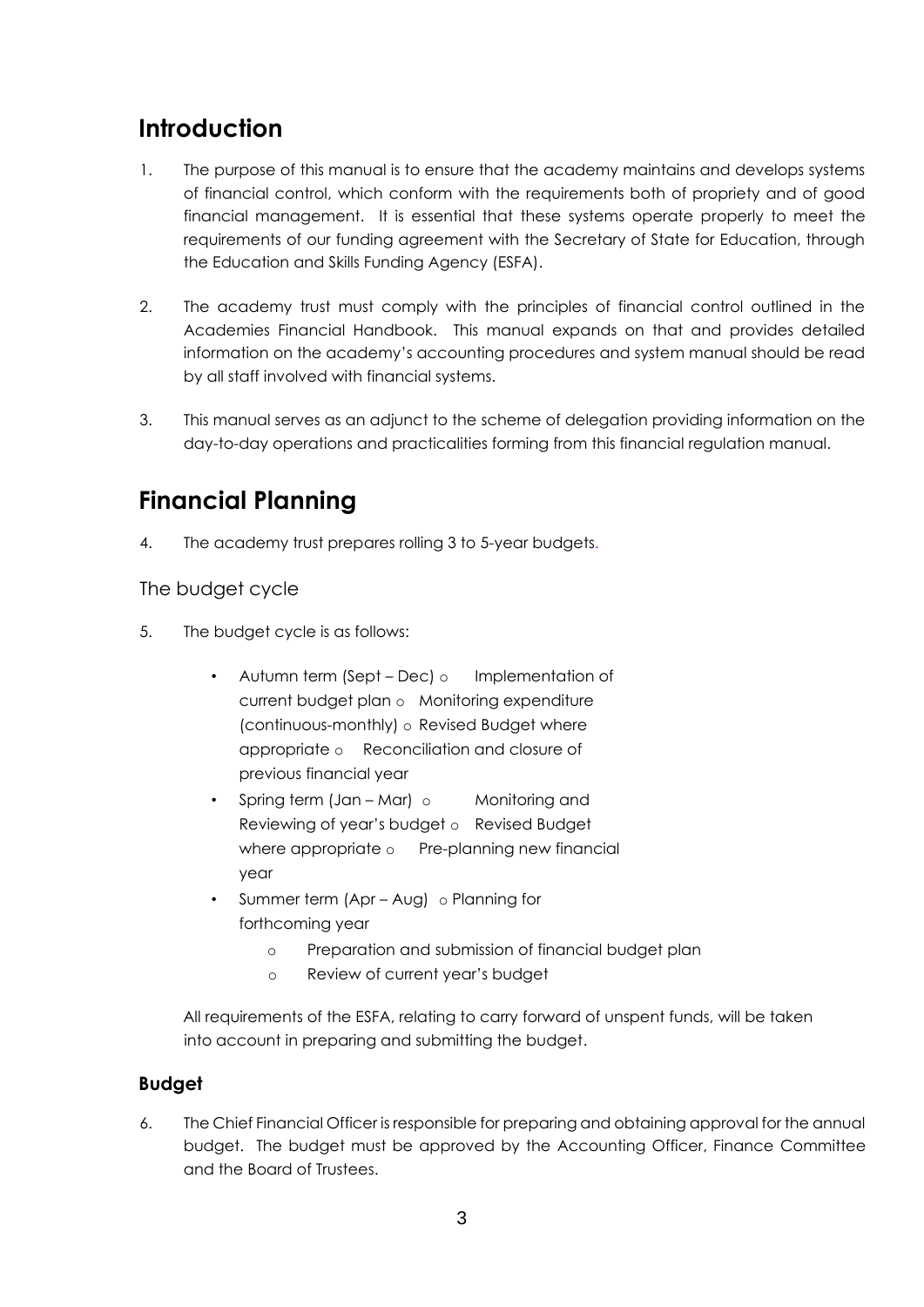- 7. The annual budget will reflect the best estimate of the resources available to the academy for the forthcoming year and will detail how those resources are to be utilised. There should be a clear link between the development plan objectives and the budgeted utilisation of resources.
- 8. The budgetary planning process will incorporate the following elements:
	- forecasts of the likely number of pupils to estimate the amount of General Annual Grant and pupil funding from local authorities.
	- latest estimate of other ESFA funding e.g. pupil premium, Yr7 Catch-Up or other specific funds
	- review of other income sources available to the academy to assess likely level of receipts
	- review of past performance against budgets to promote an understanding of the academy cost
	- identification of potential efficiency savings
	- review of the main expenditure headings in light of the development plan objectives and the expected variations in cost e.g. pay increases, inflation and other anticipated changes
	- all carry forward balances
	- any unspent grants from the previous financial year
- 9. Comparison of estimated income and expenditure will identify any potential surplus or shortfall in funding. If shortfalls are identified, opportunities to increase income should be explored and expenditure headings will need to be reviewed for areas where cuts can be made. This may entail prioritising tasks and deferring projects until more funding is available. Plans and budgets will need to be revised until income and expenditure are in balance. If a potential surplus is identified, this may be held back as a contingency or alternatively allocated to areas of need in accordance with the Development Plan.
- 10. If there is a significant departure from the anticipated budget this will be escalated to the Finance Committee as part of the monthly management accounts procedure.
- 11. The approved budget is then entered onto the finance system prior to the start of the new financial year.

#### **Other Government Funding**

- 12. In addition to GAG funding from the ESFA the trust may be awarded specific funding for other projects e.g. Condition Improvement Funds, etc. This funding may be from the Department of Education or Local Authority. All government funding will be spent in accordance with the terms and conditions imposed, accurately recorded as government income (restricted) and audited externally annually.
- 13. The Chief Financial Officer is responsible for recording income and expenditure for each grant and providing a reconciliation within the monthly management accounts.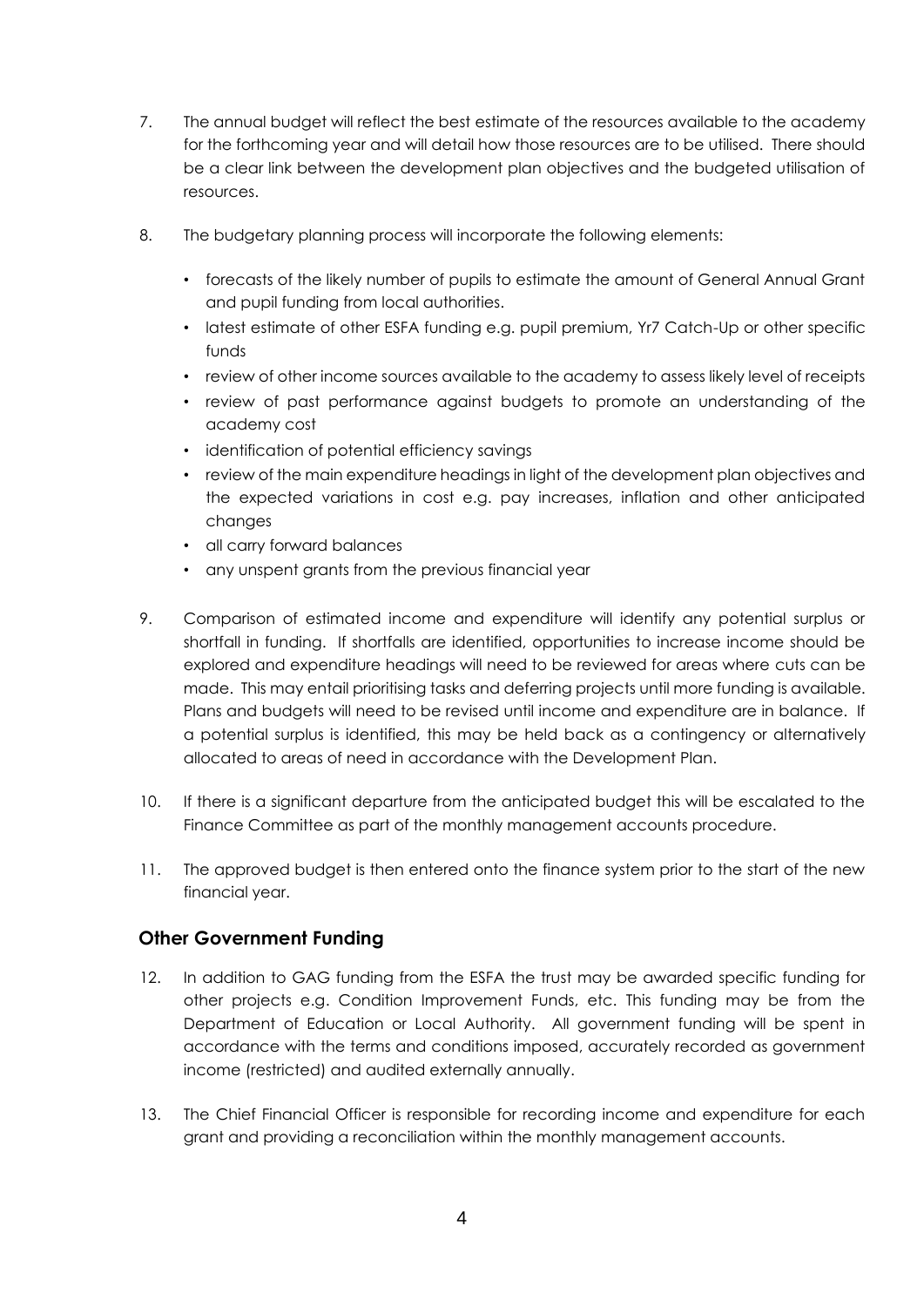#### **Other Grants and specific funding**

- 14. In addition to the GAG funding from the ESFA and other government funding, the academy/MAT may be awarded additional grants from time to time relating to specific projects e.g. Sport England Funding, Football Foundation Funding, Charitable Grants etc. All applications for additional external funding must be approved and supported by the Board of Trustees. All external funding and grants will be spent in accordance with the terms and conditions imposed, accurately recorded as income specific to a certain project and audited externally annually.
- 15. The Chief Financial Officer is responsible for recording income and expenditure for each grant and providing a reconciliation within the monthly management accounts.

#### **Funds held in Trust**

16. Where funds are held in trust the Chief Financial Officer is responsible for ensuring accurate recording of the income and expenditure, as well as ensuring the funds are recognised separately as set out in the memorandum and articles.

#### **Virements**

- 17. Substantial virements shall be approved and minuted by the Finance and HR Committee and should be within the agreed criteria and financial limits.
- 18. The Chief Financial Officer is given delegated power to vire from one budget to another and shall seek approval from the Finance Committee retrospectively where the amount exceeds £5,000 or 2% of the budget.

#### **Revised Budget**

19. Monitoring and analysis of the agreed budget should be carried out monthly by the Accounting Officer, Chief Financial Officer and School Bursars and reports forwarded to the Board of Trustees. Where significant variations to the agreed budget are identified, or where a number of substantial virements have been approved by the Finance Committee and or where significant staff changes have occurred in-year, then a Revised Budget should be prepared and approved by the Board of Trustees. This Revised Budget should then form the basis of analysis of all income and expenditure until the financial year end.

#### **Budget Forecast Return**

20. The approved budget must be submitted to the ESFA by 30 July each year by Chief Financial Officer. The Chief Financial Officer is responsible for establishing a timetable, which allows sufficient time for the approval process and ensures that the submission date is met.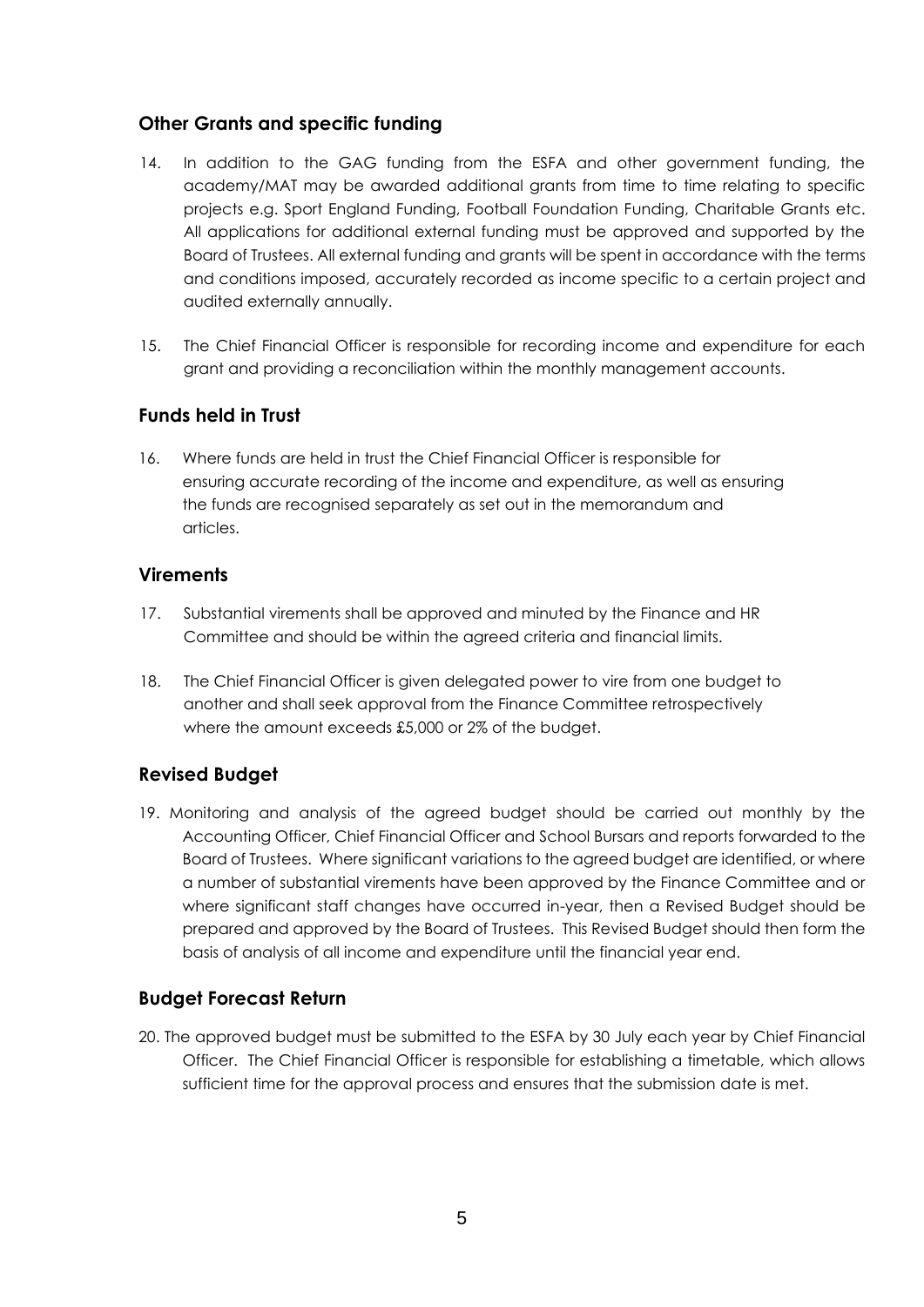#### **Monitoring and review (including management accounts)**

- 21. Monthly reports are prepared by Chief Financial Officer and School Bursars. The reports include:
	- Actual income and expenditure against budget (shown as month to date and cumulatively)
	- Balance sheet
	- Cash flow forecast
	- A finance report that highlights and explains significant variances
- 22. Any potential overspend against the budget must in the first instance be discussed with the Headteacher and Accounting Officer.
- 23. The monthly reports are sent to the Accounting Officer, the Finance Committee and the Board of Trustees.

## **Independent checking procedures**

Details of the requirements for delivering assurance are found in the financial handbook ( <https://www.gov.uk/government/publications/academies-financial-handbook-2015>[\).](https://www.gov.uk/government/publications/academies-financial-handbook-2015) In this section you should explain which arrangements you have in place from:

An internal audit service

## **Review of regularity**

- 24. The Chief Executive Officer (in their role as Accounting Officer) reviews the following documents termly to ensure the academy trust is working within the boundaries of regularity and propriety:
	- reviews management accounts
	- reviews compliance against the scheme of delegation
	- reviews transactions for evidence of connected party transactions
	- reviews value for money practice
- 25. The Accounting Officer is responsible for the following
	- adherence to tendering policies
	- review of transactions confirming in line with delegated authorities as set out by the Academies Financial Handbook
	- review of trustees/governors' minutes

## **Annual accounts**

27. The academy trust must prepare annual audited financial statements for the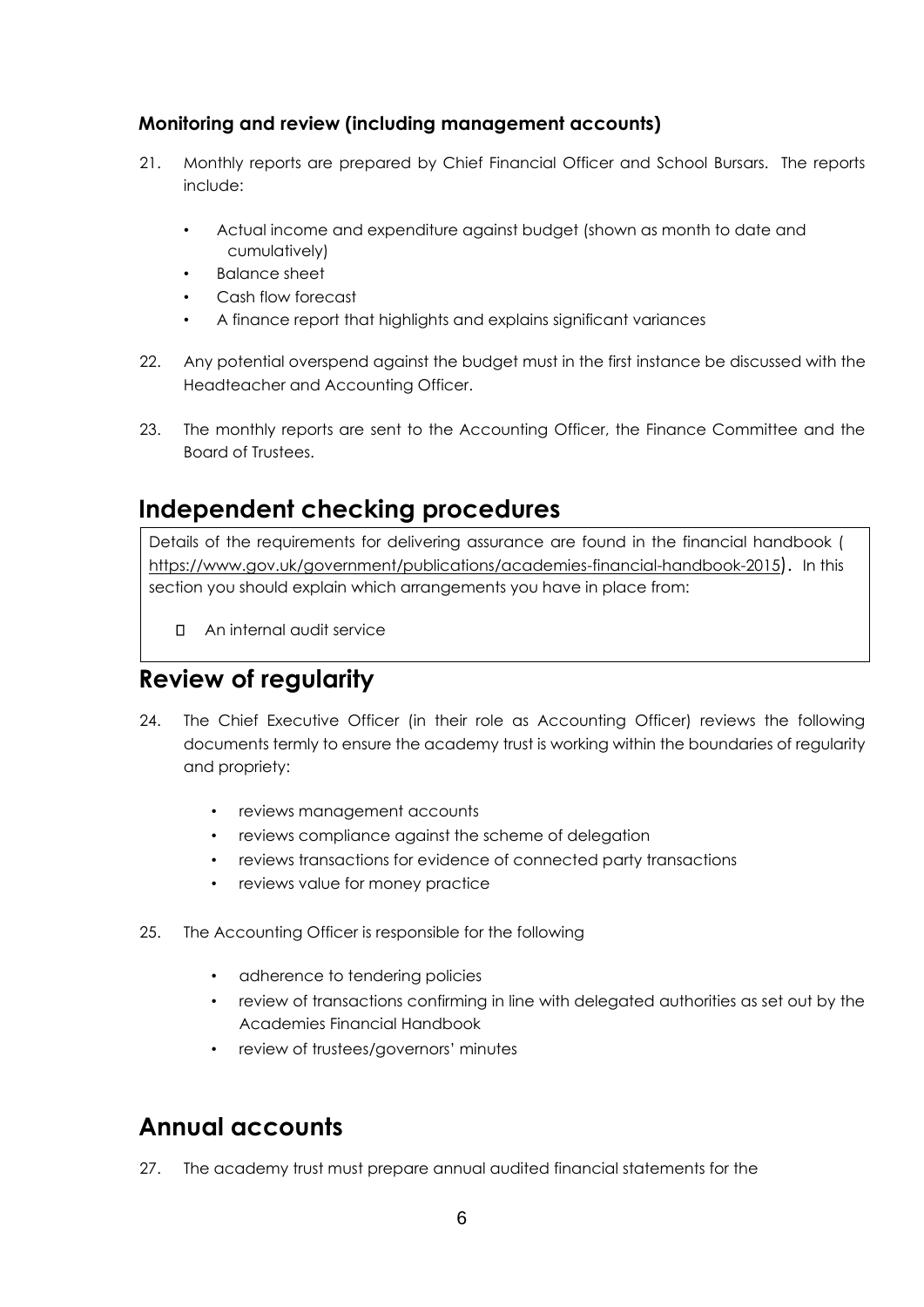accounting period to 31 August.

- 28. The accounts are outsourced to the auditor for preparation.
- 29. The accounts are then submitted as follows:
	- by 31 December to ESFA
	- by 31 January published on our own website
	- by 31 May to Companies House

#### **Value for money statement**

- 30. As part of the annual accounts the trust must include 3 focussed examples of value for money.
- 31. The Accounting Officer is responsible for collating the examples which are then confirmed by the Finance and HR committee.

## **Audit arrangements**

- 32. External auditors have been appointed in accordance with the Academies Financial Handbook.
- 33. The Chief Financial Officer is responsible for managing the audit process, by liaising with the auditors, arranging the timetable for accounts and audit completion and ensuring deadlines are met.

#### **Work undertaken during accounting period**

- 34. The Chief Financial Officer is responsible for the following tasks to be undertaken during the year to facilitate a smooth audit process:
	- reviewing the structure of the trial balance
	- maintaining a fixed asset register
	- monthly depreciation charges
	- maintaining income and expenditure records (including filing of invoices)
	- reviewing aged debtors for any provisions required
	- control account reconciliations (bank, wages, debtors, creditors)
	- Monitoring & reporting to the Accounting Officer and Board of Trustees

#### **Work undertaken for the year end**

- 35. The Chief Financial Officer is responsible for the following tasks to be undertaken at the end of the year to facilitate a smooth audit process:
	- prepayments of costs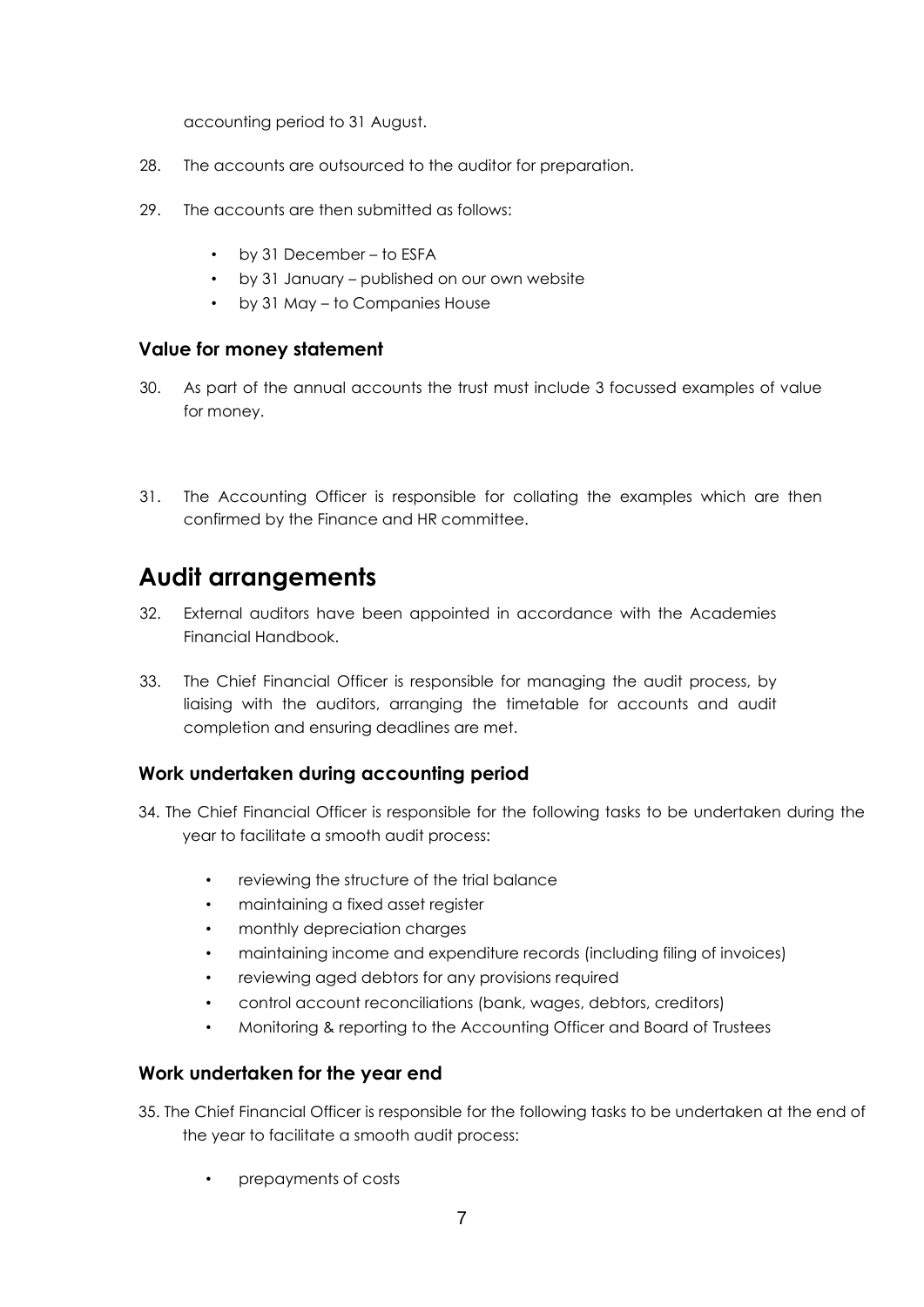- deferral or accruals for grant income
- control account reconciliations (bank, wages, debtors, creditors)
- close down of the purchase ledgers
- close down of the Sales ledgers and aged debtors
- pension valuations
- Pension Audit

## **Accounts Return**

- 36. The academy trust must prepare an annual accounts return for the accounting period to 31 August, which is submitted to the ESFA by 31 January.
- 37. The accounts return is outsourced to Entrust Support Services Limited for preparation.

## **Document retention**

- 38. Documents are retained for the following amount of time:
	- Finance records current year plus preceding 6 years
	- Payroll and travel records current year plus preceding 6 years
	- Personnel records 5 years after an employee has left
	- Primary Schools forward student files to secondary schools
	- All student files until the student reaches the age of 21

## **Accounting system**

39. All the financial transactions of the academy trust must be recorded in the computerised financial information accounting system. This system is operated by the Finance Department and consists of a nominal ledger, sales ledger and purchase ledger.

#### **System Access**

40. Access to the system is password restricted to finance staff within the MAT and external finance staff from Entrust Support Services, as authorised by the Accounting Officer.

#### **Back-up Procedures**

41. The finance system is backed up on the Cloud.

#### **Transaction processing**

- 42. All transactions input to the accounting system must be authorised in accordance with the procedures specified in this manual.
- 43. All journal entries are posted directly into the finance system by staff with appropriate access to the system.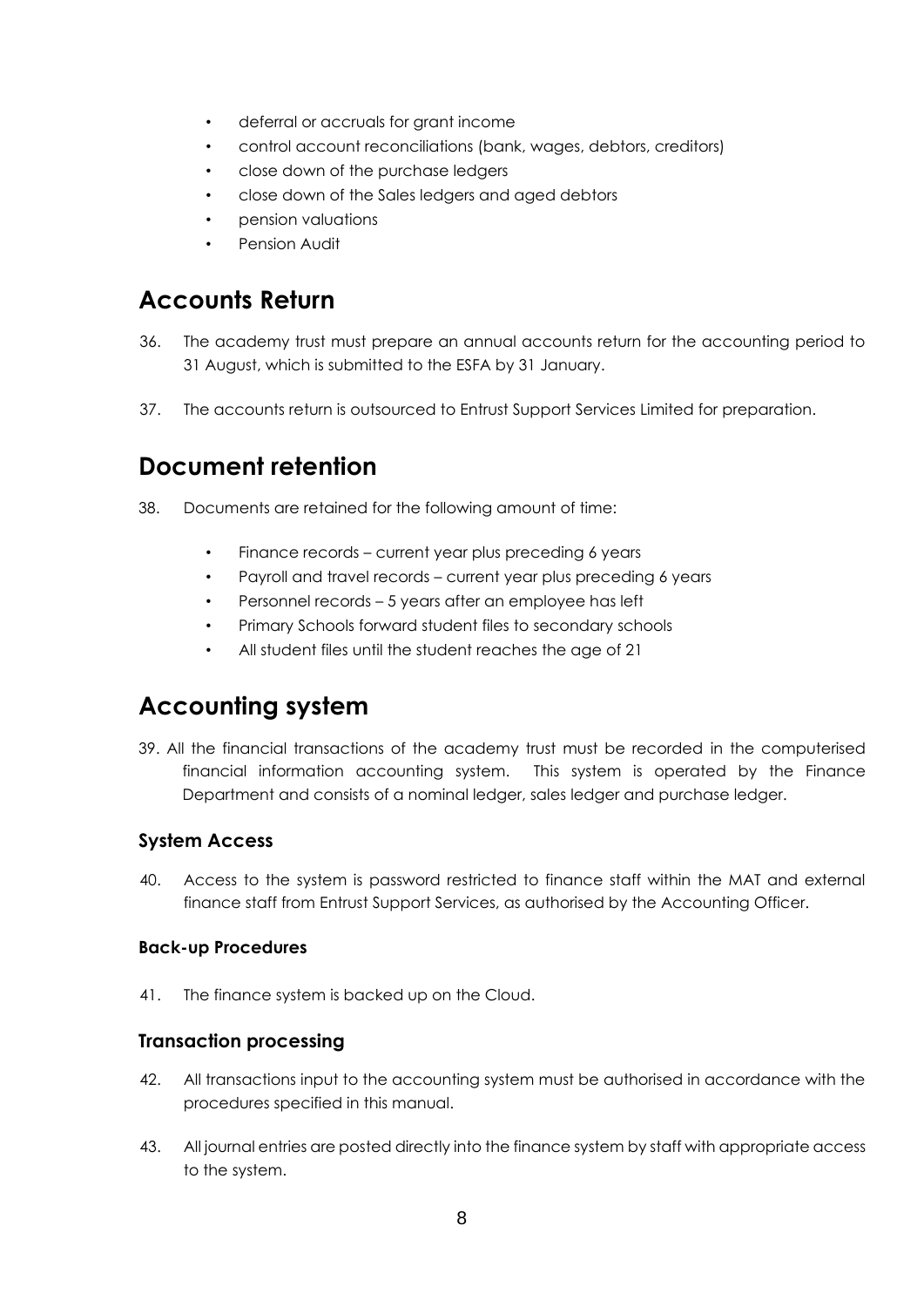44. Bank transactions are input by School Bursars and reviewed by the Chief Financial Officer.

#### **Transaction reports**

- 45. The School Bursars and Chief Financial Officer review the following system reports to ensure that only regular transactions are posted to the accounting system:
	- Trial Balance
	- Management accounts summarising expenditure and income against budget at budget holder level

#### **Reconciliations**

- 46. The Chief Financial Officer is responsible for ensuring the following reconciliations are performed each month, and that any reconciling or balancing amounts are cleared:
	- sales ledger control account
	- purchase ledger control account
	- payroll control account
	- VAT control account
	- all suspense accounts
	- bank balance per the nominal ledger to the bank statement
- 47. The Chief Financial Officer electronically 'signs' all reconciliations as evidence of review.

## **Cash Management**

#### **Bank Accounts**

- 48. The following procedures must be followed when opening a bank account and operating it:
	- the trust is responsible for selecting the banking institution and negotiating the terms and conditions
	- the Board of Trustees must authorise the opening of all bank accounts
	- the academy/MAT will ensure that in the event of changes to key personnel or governors/trustees, signatories on the mandate will be changed immediately and the bank notified. Any on-line access to banking will also be removed
	- terms of arrangements, including cheque signatories or BACS authorisations and the operation of the accounts must be formally recorded and agreement minuted
	- the trust must inform the bank, in writing, that their accounts must not become overdrawn
	- the trust must ensure there are sufficient funds to cover large payments

#### **Deposits**

49. Deposits are made on a monthly basis, or until such time as to ensure that the cash balance stored in a safe did not exceed the limit for insurance purposes (£5,000).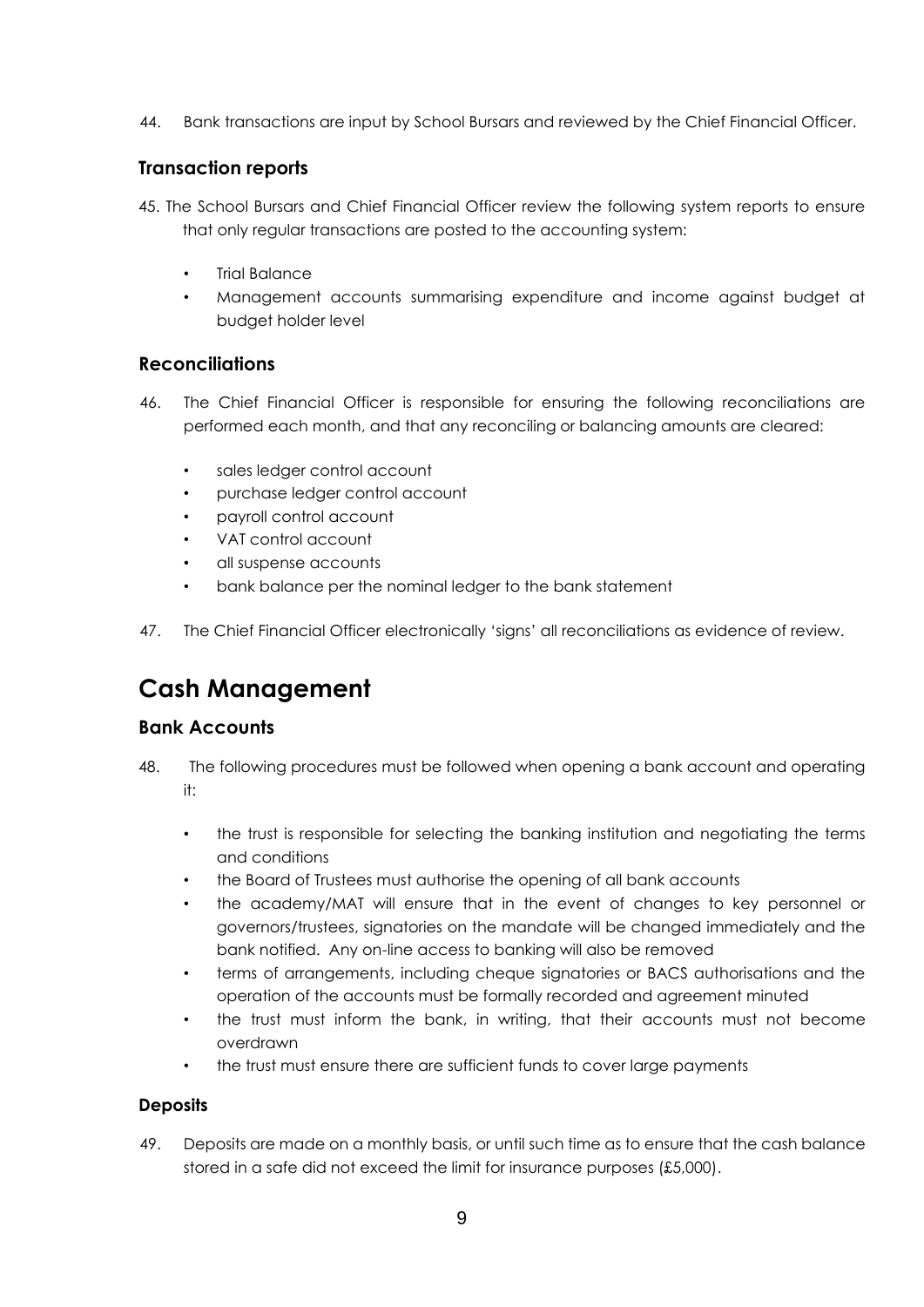50. In order to avoid excessive trips to the bank to make cash withdrawals, The Trust operates a policy that allows for up to £100 of cash receipts per week in school to be re-distributed to a different budget and used for a different purpose to that which it was received for originally.

The Finance Assistant is responsible for allocating the cash received on a spreadsheet to ensure that the correct budget is corrected, and ensuring that the cash is stored securely in the safe.

The Bursar is responsible for preparing and posting the journal onto the Finance system to ensure that all cash transactions are correctly coded to the appropriate budgets, and for issuing out cash to budget holders.

The CFO provides overall scrutiny and approval of the whole process.

- 51. A deposit must be banked via a paying-in slip and posted as a receipt to the finance system, which records:
	- the amount of the deposit
	- a reference (for example the number of the paying in slip or allocated to a debtor account if an invoice has been paid
	- a second officer is responsible for checking the income prior to banking and initialling the paying in slip counterfoil as evidence.
- 52. The School Bursars are responsible for updating the accounting system (within 2 working days) for deposits placed.

#### **Payments and withdrawals**

- 51. All cheques and other instruments authorising withdrawal from academy bank accounts must bear the signatures of two people from the bank mandate.
- 52. This provision applies to all accounts, public or private, operated by or on behalf of the governing body of the academy including funds held in trust.
- 53. The School Bursars are responsible for updating the accounting system for deposits placed

#### **Administration**

- 54. The School Bursars download bank statements regularly and reconciliations are performed at least on a monthly basis. Reconciliation procedures must ensure that:
	- all bank accounts are reconciled to the academy's cash book on the finance system
	- reconciliations are prepared by the Finance Department
	- reconciliations are subject to an independent monthly review carried out by the Chief Financial Officer.
	- adjustments arising are dealt with promptly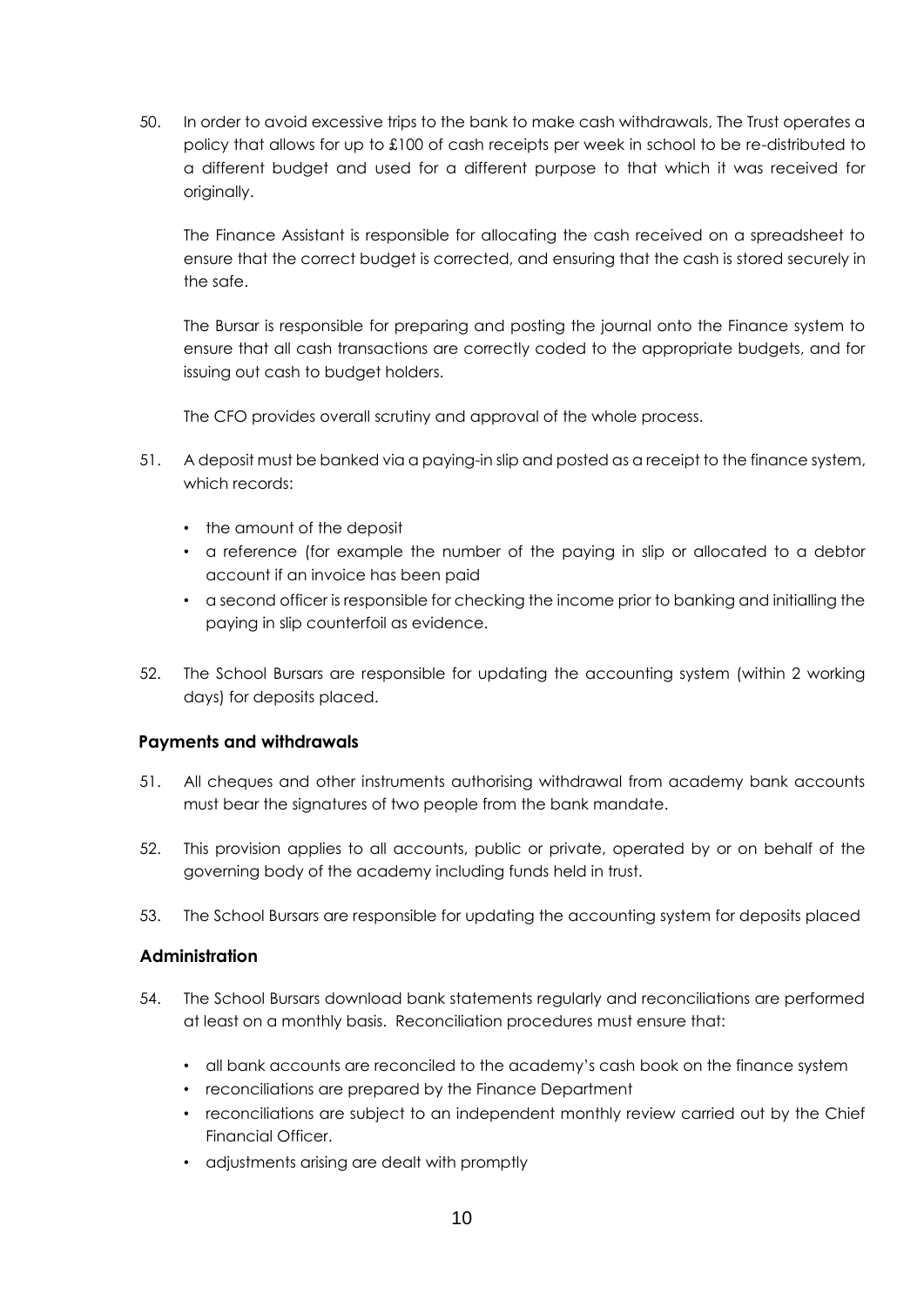#### **Petty Cash**

- 55. The academy trust maintains a maximum cash balance of £750 in each school where appropriate, for the purchase of minor items, which is held in the office safes in schools and is the responsibility of the School Bursar,
- 56. The petty cash float must not be used for:
	- cashing personal cheques
	- paying staff loans

#### **Payments**

57. In the interests of security, petty cash payments are limited to £20. Payments are made on production of a valid receipt or other proof of payment and are subject to the same authorisation procedures as purchases from the main bank account.

#### **Administration**

- 58. The petty cash float is maintained on the imprest system and the float is only reimbursed from the main bank account.
- 59. The petty cash float is reconciled monthly by the School Bursars**.** The reconciliation is then reviewed by the Chief Financial Officer and electronically 'signed' as evidence of review.
- 60. The Financial Support Officer carries out a spot check of the petty cash float once a term.

#### **E-procurement & Payments**

- 61. The schools purchasing cards are stored securely with access limited to restricted individuals.
- 62. Any department wishing to make a purchase on credit card must complete an order form authorised by the Headteacher and pass this to the [Bursar], to make the purchase. All order forms detailing the purchase must be signed by the Budget Holder.
- 63. When the purchasing card statement arrives a VAT invoice is required to substantiate all purchases. The breakdown of purchasing card expenditure must be posted to the finance system by the School Bursars.
- 64. The purchasing card bill, along with all the relevant receipts and invoices are given to the Bursar who will check and approve the statement.

#### **BACS Payments**

65. A payment run will be created on a weekly basis by the School Bursar for all invoices that are due for payment up to the end of that week.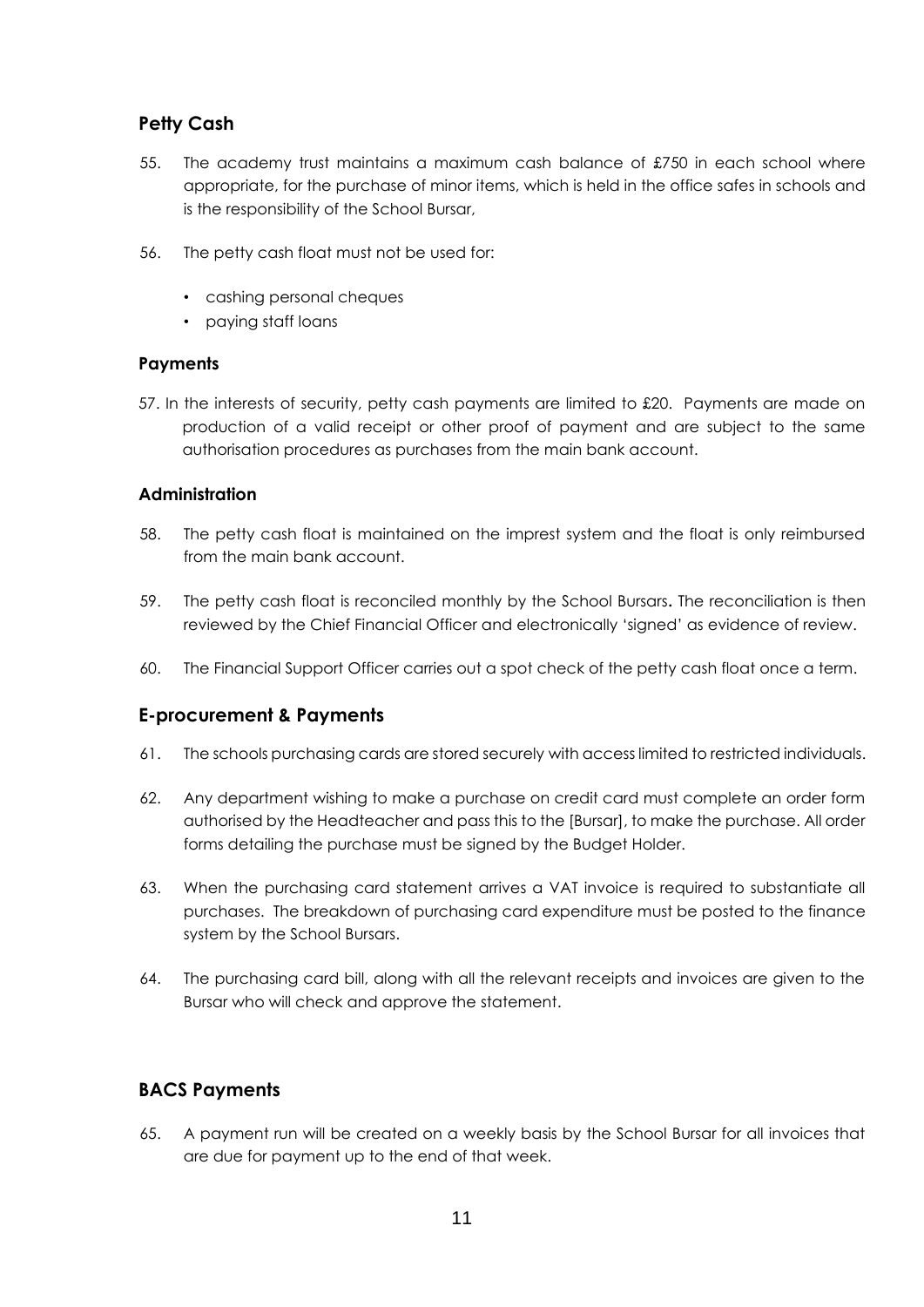- 66. The payment run will firstly be approved by the Chief Financial Officer/CEO to confirm that this is line with the assumptions of the latest cash flow forecast and that sufficient funds exist to make these payments.
- 67. The School Bursar will then import the payment run file into the Lloyds Commercial Banking system.
- 68. On line approval will be made by the Chief Financial Officer and the CEO to ensure that the BACS file is processed and paid.
- 69. The Admin Team ensures that evidence is kept of the employment status test criteria applied, when dealing with payments to individuals. Where an individual has been assessed as self-employed, the Admin Team should request that the individual states his selfemployment reference number on any invoice issued to the school.

## **Investments**

- 71. Investments are made in accordance with written procedures approved by the Board of **Trustees**
- 72. All investments are recorded in sufficient detail to identify the investment and to enable the current market value to be calculated. The information required will normally be the date of purchase, the cost and a description of the investment. Additional procedures may be required to ensure any income receivable from the investment is received.

### **Reserves**

- 73. Any overall surpluses or deficits (reserves) at the end of the year are carried over to the following year.
- 74. The Accounting Officer must inform the ESFA immediately if a deficit is anticipated.
- 75. If the academy trust is anticipating a deficit at the end of any financial year, the Board of Trustees have a responsibility to ensure action is taken at the earliest opportunity to address this issue. The governing body must ensure that a recovery plan is approved.

## **Capital Reserves**

- 76. Any overall surpluses at the end of the year are carried over to the following year.
- 77. It is the responsibility of the Chief Financial Officer to keep accurate records of the capital funds, especially where grants have been received for capital projects.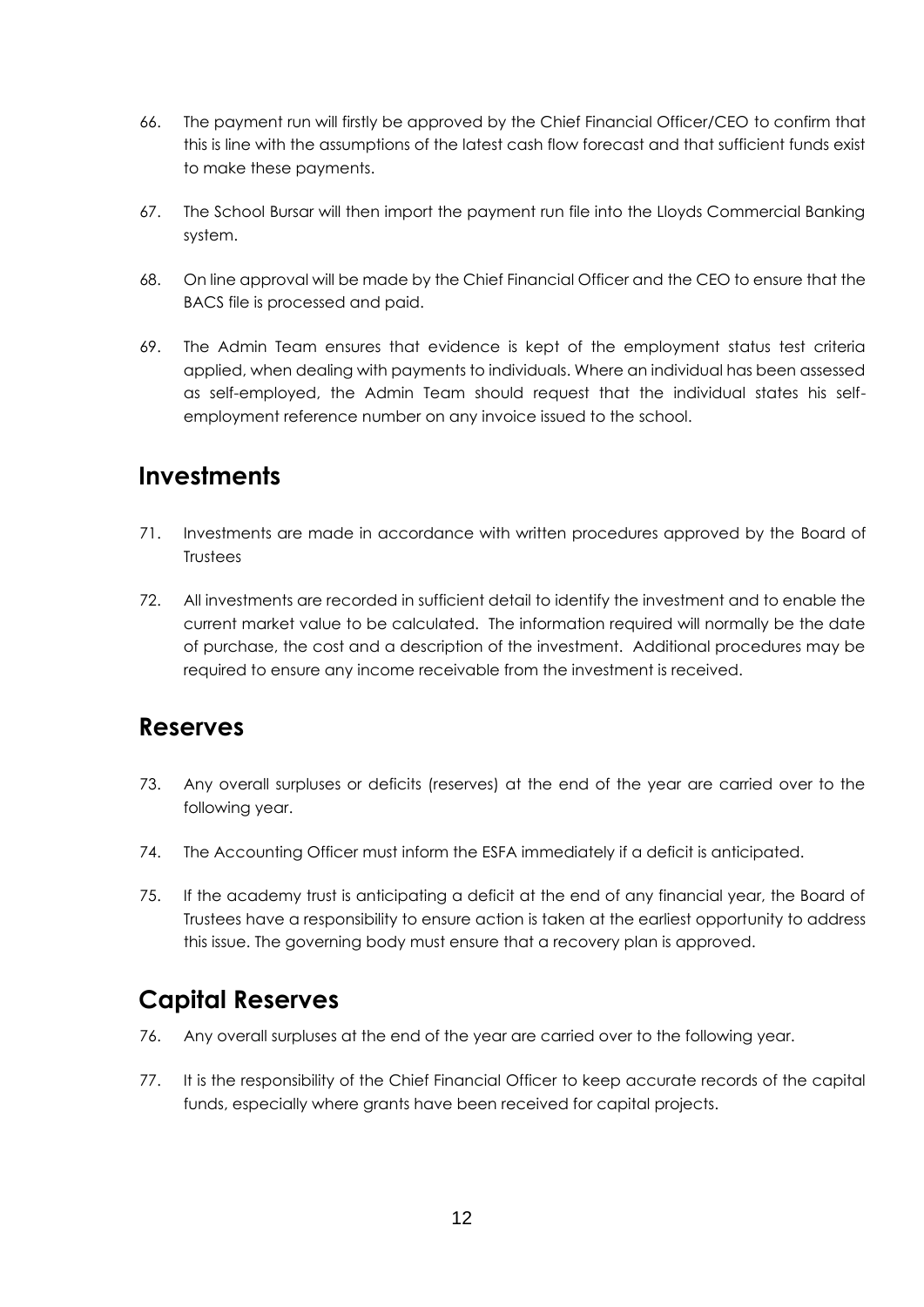## **Payroll**

#### **Staff Appointments**

- 78. The **Bursars** maintain personnel files for all members of staff which include contracts of employment. All personnel changes must be notified, in writing, to **Bursars** immediately.
- 79. The **Bursar** is responsible for obtaining the relevant DBS checks and ensuring these are retained on file

#### **Payroll Administration**

- 81. Payroll is administered through the academy trust's payroll provider/internal department.
- 82. All staff are paid monthly through the payroll provider. A master file is created for each employee which records:
	- salary
	- bank account details
	- taxation status
	- personal details
	- any deductions or allowances payable
	- other legal and relevant details
- 83. New master files can only be created by the Finance Department with the express approval of **Bursars**. Any master file amendments made by the Finance Department must be printed out each month prior to the payroll run and must be authorised by **Headteacher**. Any master file amendments made by **Bursars** must be authorised by the Principal **Headteacher**.
- 84. Each member of staff must complete a staff absence or sickness form which provides details of sickness and other absences during the month. These will be authorised by the head of department. Authorised staff returns should be sent to the Finance Department who then files the documents for payroll processing**.** Any new appointments or terminations will be raised by the Bursar and authorised by the Headteacher. The Bursar will authorise the payroll department and file the documentation in the staff file.
- 85. Timesheets for additional hours, temporary work or overtime undertaken are completed by the employee. In turn this is authorised by the head of department, prepared by the Finance Team and signed off by **Headteacher (CTS/WHS) / Assistant Head (TRP) / Office Manager (TRP)**
- 86. The Bursar will display in the staff room a timetable for payroll processing specifying key dates for the month in question.

#### **Payments**

87. Before payments are dispatched a printout of all data should be obtained, including an exceptions report from the payroll provider and this should be checked against source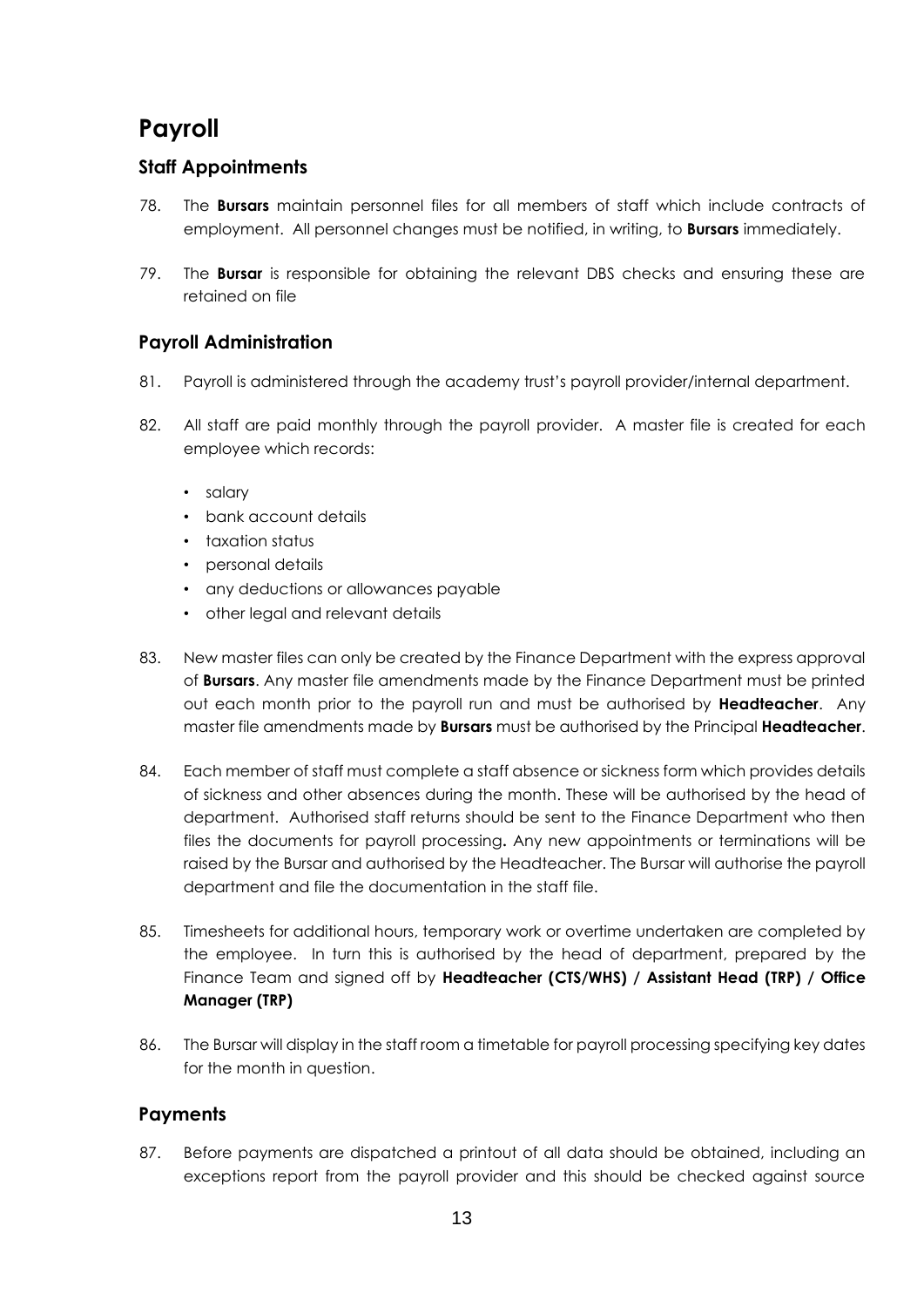documentation by the Finance Department and then reviewed by the **Bursar**. Authority to release payment will be by **the Headteacher**.

- 88. All salary payments are made by BACS.
- 89. The Finance Department prepare a reconciliation between the current month's and the previous month's gross salary payments showing adjustments made for new appointments, resignations, pay increases etc. This reconciliation is reviewed and signed by **Bursar**.
- 90. The payroll system automatically calculates the deductions due from payroll to comply with current legislation. The major deductions are for tax, National Insurance contributions and pensions. The amounts payable are summarised on the gross to net pay print and checks for these amounts are prepared by the Finance Department and authorised for payment by **Bursar** and the Principal (or other authorised cheque signatory if one is unavailable) by the due date.
- 91. After the payroll has been processed the nominal ledger will be updated by the Chief Finance Officer. Postings will be made both to the payroll control account and to individual cost centres. The Chief Finance Officer reviews the payroll control account each month to ensure the correct amount has been posted from the payroll system, individual cost centres have been correctly updated and to identify any amounts posted to the suspense account.
- 92. Annually, the **Bursar** checks each member of staff that the gross pay per the payroll system agrees to the contract of employment held on the personnel file in the Principal's office.

#### **Salary advances**

93. The trust does not award salary advances.

#### **Overtime**

- 95. Overtime is recorded by the individual and submitted at the end of each month to **Headteacher/Bursar]** for authorisation, The **Bursar** completes the claim forms and copies of the time sheets in the main office.
- 96. Claim forms must not be submitted prior to work having been undertaken.
- 97. No payments for work undertaken will be made other than via the payroll system.

#### **Severance payments**

- 98. The academy trust is able to self-approve the non-contractual element of severance payments up to £50,000. A business case must be prepared and approved by the Board of Trustees before agreeing a payment, using the form provided by the ESFA.
- 99. Where the non-contractual element is on or over £50,000 prior approval from the ESFA must be sought.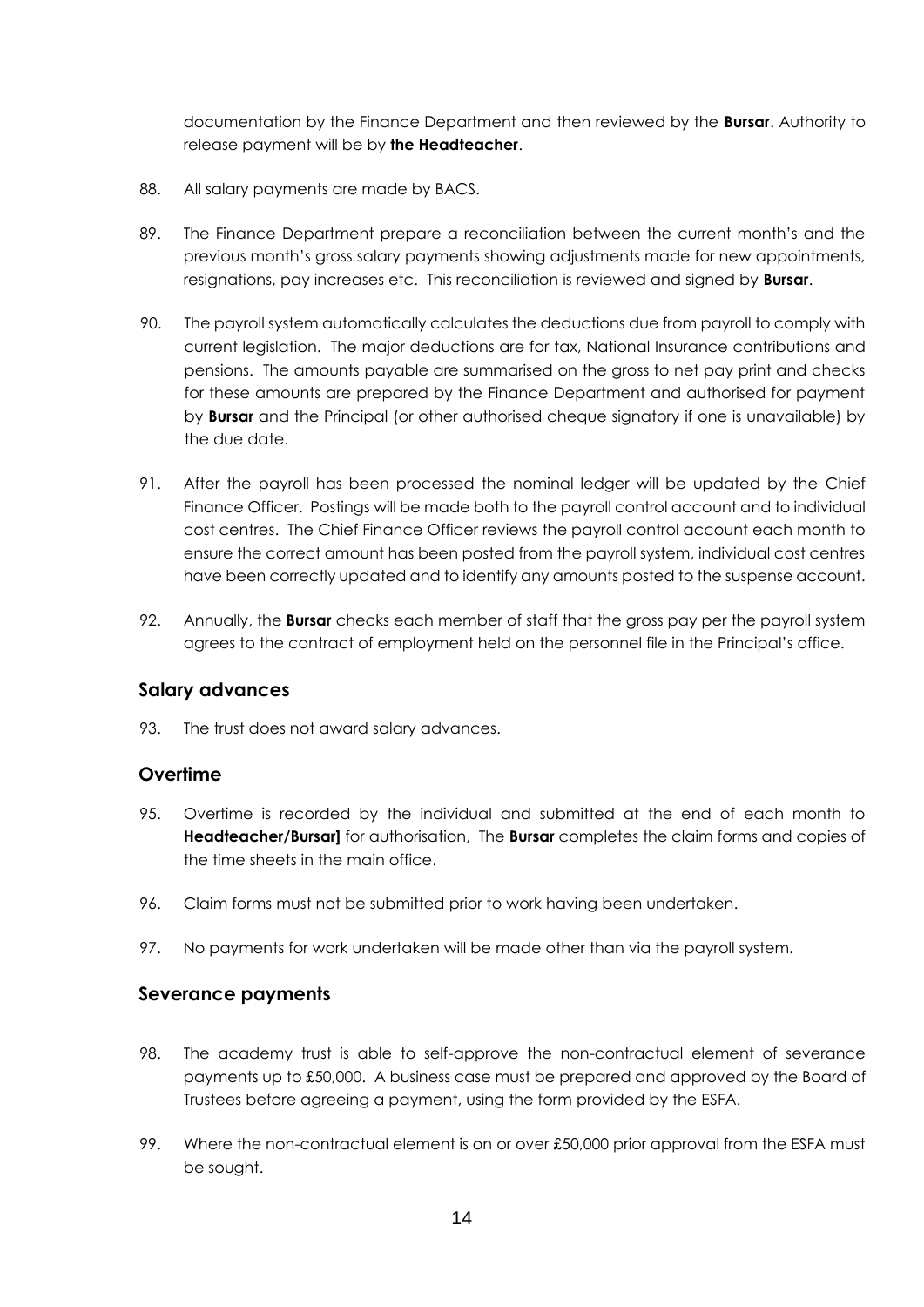100. The Logistics Committee must sign off and review each business case.

#### **Ex-gratia payments**

101. Any ex-gratia payments must be submitted to the ESFA for prior approval.

#### **Income**

#### **ESFA grants**

102. The main sources of income for the academy are the grants from the ESFA. The receipt of these sums is monitored directly by the Chief Financial Officer, who is responsible for ensuring that all grants due to the academy are collected.

#### **Other grants**

103. The receipt of these sums is monitored directly by the Chief Financial Officer, who is responsible for ensuring that all grants due to the academy are collected.

#### **Trips**

104. A lead member of staff must be appointed for each trip to take responsibility for the collection of sums due. The lead teacher must prepare a record for each student intending to go on the trip showing the amount due. A copy of the record must be given to the Finance Department.

At Two Rivers, the Admin Assistant inputs details onto Parent Pay where a record is kept electronically.

105. Students should make payments to the Finance Department. A receipt must be issued from the Trip receipt book for all monies collected and the value of the receipt and the number of the receipt recorded against the student making the payment.

Two Rivers use the Parent Pay system for electronic payments.

106. The Finance Department should maintain an up to date record for each student showing the amount paid and the amount outstanding. This record should be sent to the lead teacher on a weekly basis and the lead teacher is responsible for chasing the outstanding amounts.

At Two Rivers, the Admin Assistant is responsible for chasing outstanding debts on Parent Pay.

107. Trips should be run at cost price, although allowance can be made for administrative fees and additional staff cover. Any surplus greater than £10 per pupil is redistributed to parents.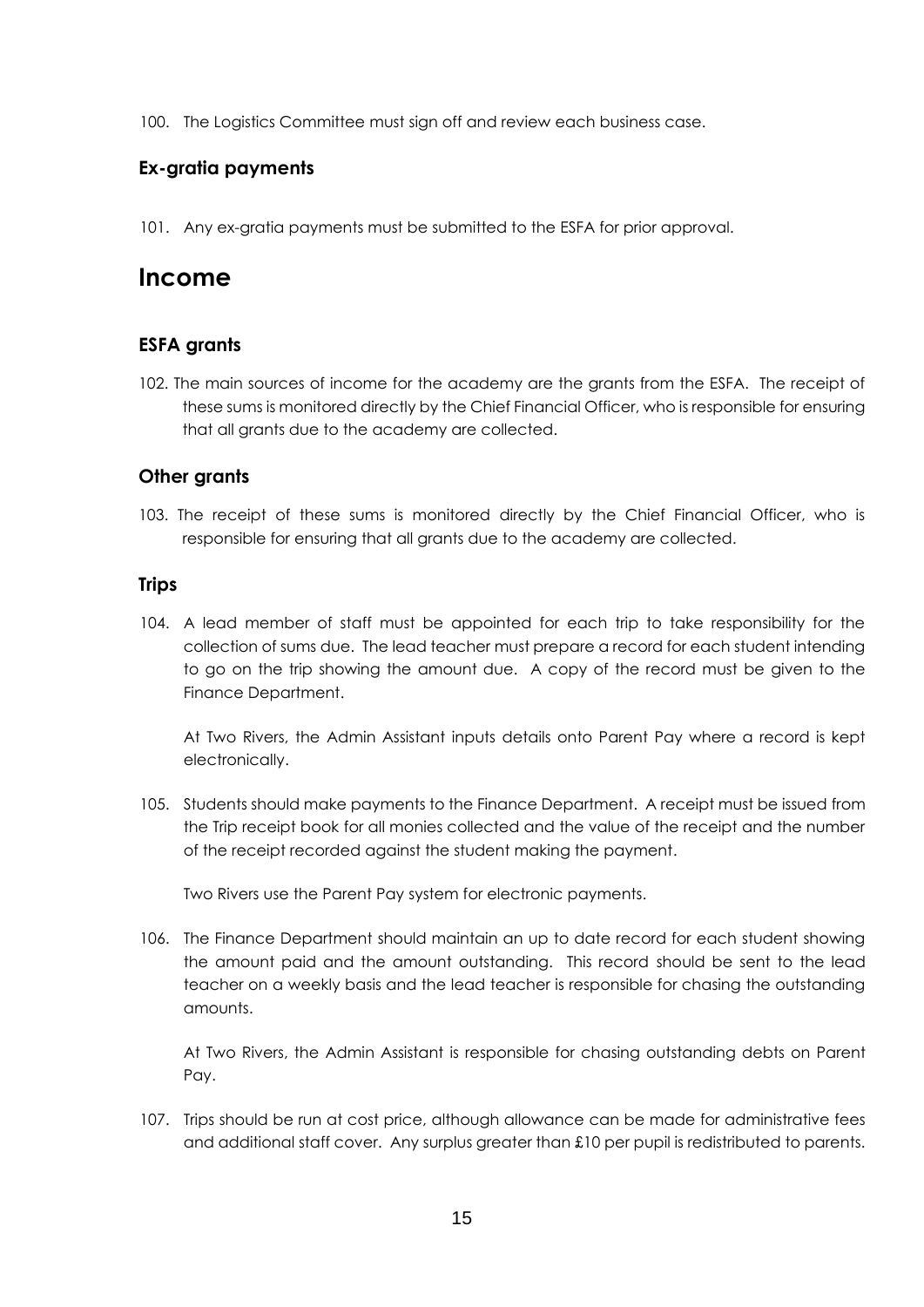If the school decides to subsidise the school trip the amount of subsidy must be approved by the Headteacher in advance of the booking being made.

- 108. Where Trips are funded by School Fund the appropriate manual Income and Expenditure records should be updated to account for this.
- 109. Where Trips are funded by school budgets, the appropriate Income and Expenditure should be recorded on the finance system against the relevant trip account.

#### **Catering**

#### *If cash payments*

108. Cash payments must be reconciled on a daily basis by **School Secretary/Admin Assistant** to the lunch records and signed as evidence of reconciliation. The school meal numbers and cash totals are then to be entered onto the weekly banking sheet. The cash is kept in the safe prior to weekly collection for banking. The **Bursar** must reconciled the weekly banking sheet to actual receipts banked.. No receipts are issued to students or parents in relation to this income.

#### *If electronic cash collection – Parent Pay*

109. The weekly bank credits are reconciled to Parent Pay reports in the first instance. Weekly checks are undertaken by **Bursar** and cross referenced to a sample of individual pupils.

#### **Lettings**

- 110. The **Admin Officer** is responsible for maintaining records of bookings of sports facilities and for identifying the sums due from each organisation. Invoices will be raised by the Bursar for the use of facilities.
- 111. Details of organisations using the facilities will be held by the Finance Department who will establish a sales ledger account and produce a sales invoice from the Financial Information accounting system.
- 112. Copies of the organisations up to date relevant Public Liability, indemnity, insurance and qualifications (where relevant e.g. H&S, First Aid, Instructor etc.) are kept with the Letting Agreements and are reviewed at least annually.

#### **Process for Invoicing**

- 113. All invoices must be raised by the **Bursar** within 30 days of the goods or service being supplied
- 114. Credit notes must be approved by the **Headteacher**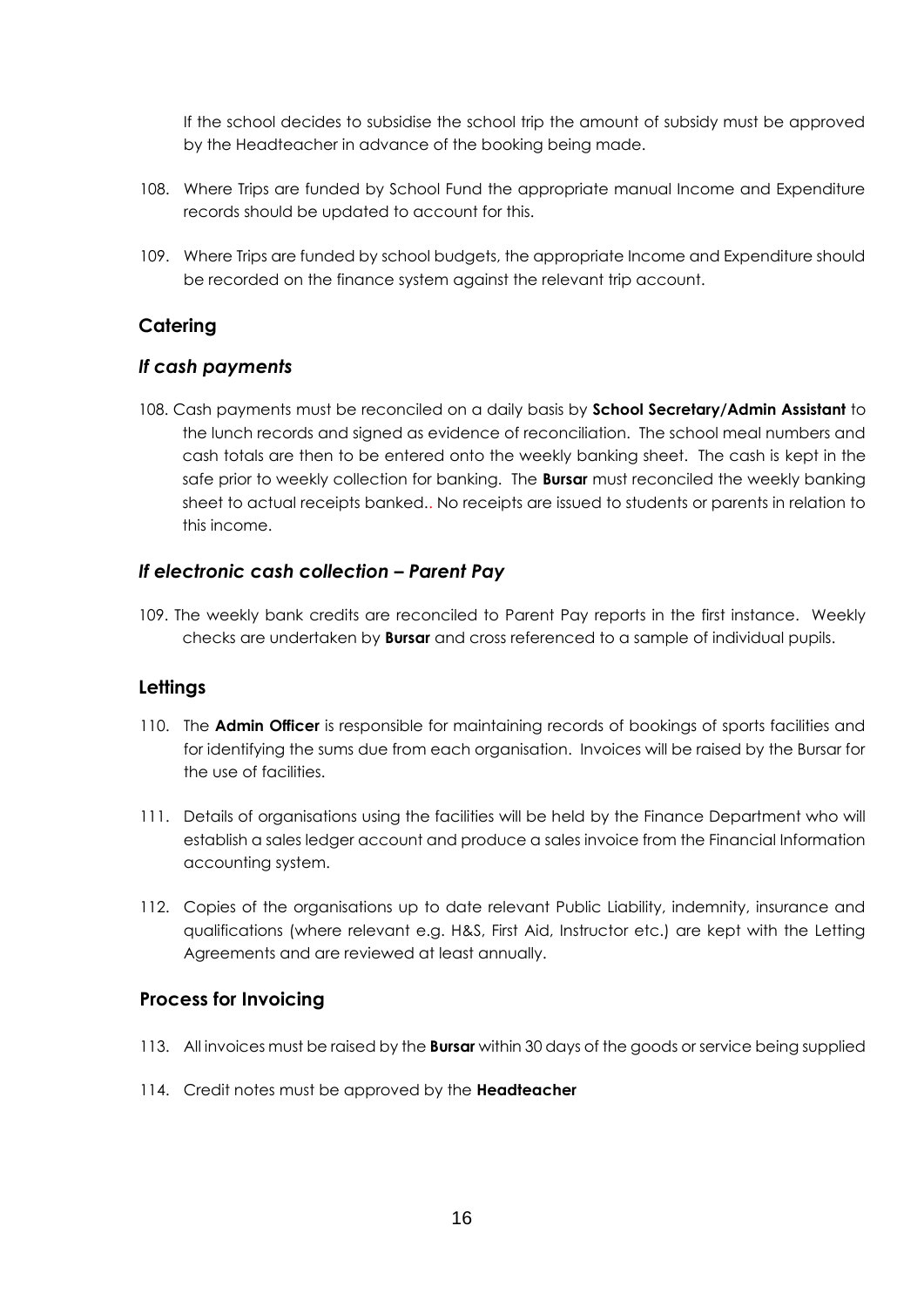#### **Sundry income**

114 Income from other sources (for example educational consultancy) is priced in consultation with **CFO**. The transaction must not be undertaken until the price has been agreed and the customer has been assessed for ability to pay in accordance with the agreed Consultants Policy. The **CEO** approves all credit agreements. Where requested by the customer, a receipt will be issued for payment of these invoices.

#### **Bad debts**

- 115. The academy trust chases all monies due by telephone and letter, for all invoices that have not been paid within 30 days of issue.
- 116. Where a dispute arises on an invoice, the escalation process is as follows:
	- Resolution by the Bursar
	- Escalation to the Headteacher
	- Escalation to the Accounting Officer
	- Escalation to the Finance and HR Committee
- 117. If the debt remains unrecoverable after 6 months, or it becomes clear that the debt will not be repaid, the School Bursar submits a report to the Accounting Officer for approval of write off.
- 118. The following write off limits apply:
	- Up to £150 Accounting officer
	- £151 to £500 Finance and HR Committee
	- Over £500 Board of Trustees and referral to a debt collecting agency

## **Purchasing**

- 118. The academy trust must achieve value for money on all purchases. A large proportion of our purchases are paid for with public funds and we need to maintain the integrity of these funds by following the general principles of:
	- Probity, it must be demonstrable that there is no corruption or private gain involved in the contractual relationships of the academy
	- Accountability, the academy is publicly accountable for its expenditure and the conduct of its affairs
	- Fairness, that all those dealt with by the academy are dealt with on a fair and equitable basis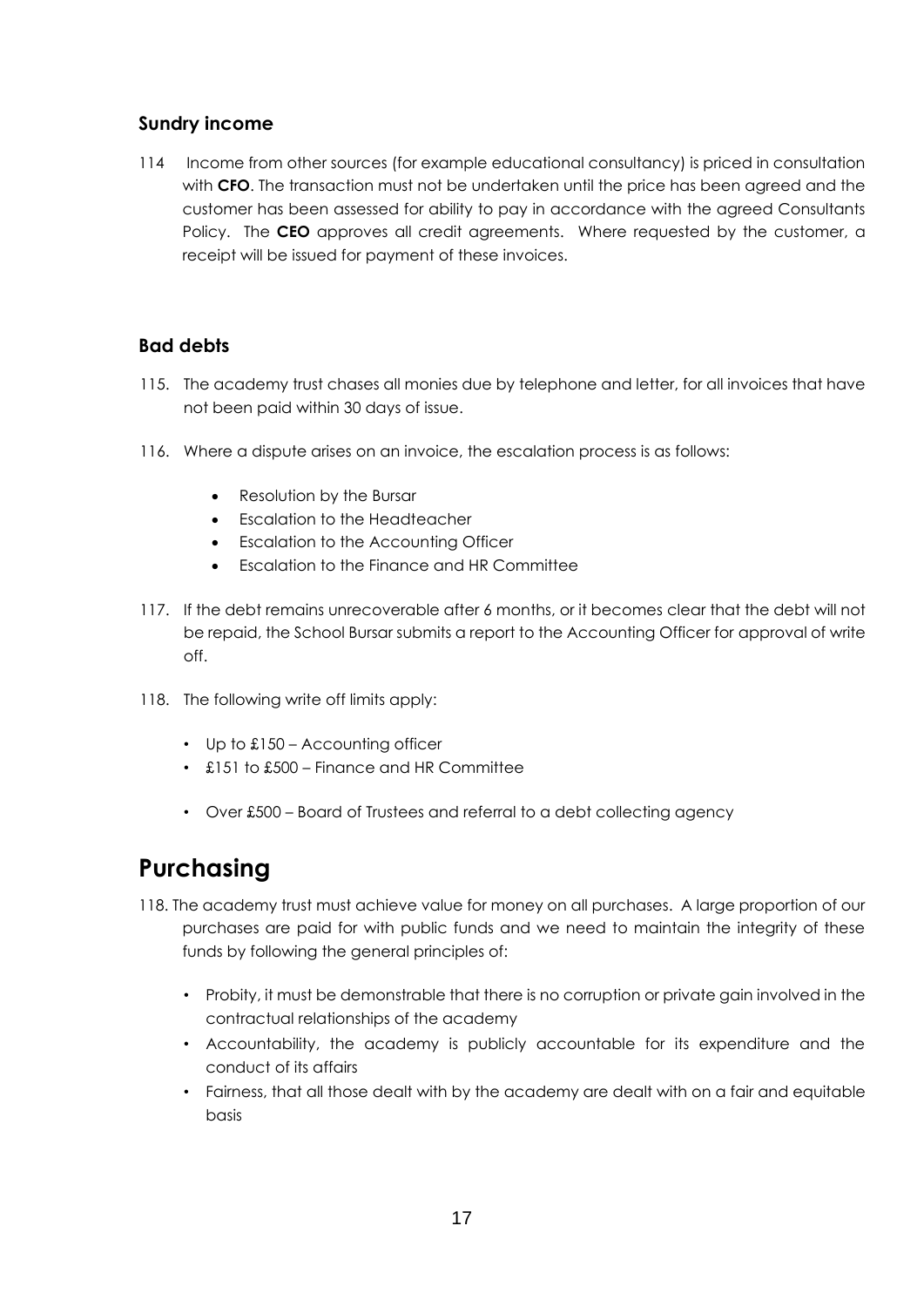#### **Routine Purchasing**

- 119. Budget holders will be informed of the budget available to them at least one month before the start of the academic year. It is the responsibility of the budget holder to manage the budget and to ensure that the funds available are not overspent. Data detailing actual expenditure and committed expenditure (orders placed but not paid for) against budget will be supplied to each budget holder each month by the School Bursars.
- 120. Routine purchases up to £500 can be ordered by budget holders. In the first instance a supplier should be chosen from the list of approved suppliers maintained by the Finance Department. A quote or price must always be obtained before any order is placed. If the budget holder considers that better value for money can be obtained by ordering from a supplier not on the approved supplier list the reasons for this decision must be discussed and agreed with **[Bursar/Headteacher]**. Copies of all quotes must be attached to the order form.

#### **E-procurement**

- 121. Any department wishing to make a purchase on credit card must complete an official order form in the usual manner and pass this to the **Bursar**, or Admin staff to make the purchase. All order forms detailing the purchase must be signed by the Budget Holder.
- 122. Occasionally the credit card is used to purchase small items or to fund Petty Cash, where it is not possible to order this elsewhere. This must be recorded and countersigned by the **Bursar.**

#### **Orders**

- 123. All orders must be submitted to the Finance department via an approved purchase requisition. Requisitions must bear the signature of the budget holder and must be forwarded to the Finance Department, who will check to ensure adequate budgetary provision exists before placing the order.
- 124. Approved requisitions will be converted into purchase orders using the finance system and emailed out to suppliers. This will allocate a purchase order number and commits expenditure.
- 125. The budget holder must make appropriate arrangements for the delivery of goods to the academy. On receipt a detailed check of the goods received against the goods received note (GRN) and make a record of any discrepancies between the goods delivered and the GRN. Discrepancies should be discussed with the supplier of the goods without delay.
- 126. Advice notes and delivery noted should be forwarded to the Finance department to enable a GRN to be processed on the finance system. This serves as confirmation of delivery. All purchase orders require a GRN in order to ultimately pay the supplier.
- 127. If any goods are rejected or returned to the supplier because they are not as ordered or are of sub-standard quality, the Finance Department should be notified. The Finance Department will keep a central record of all goods returned to suppliers.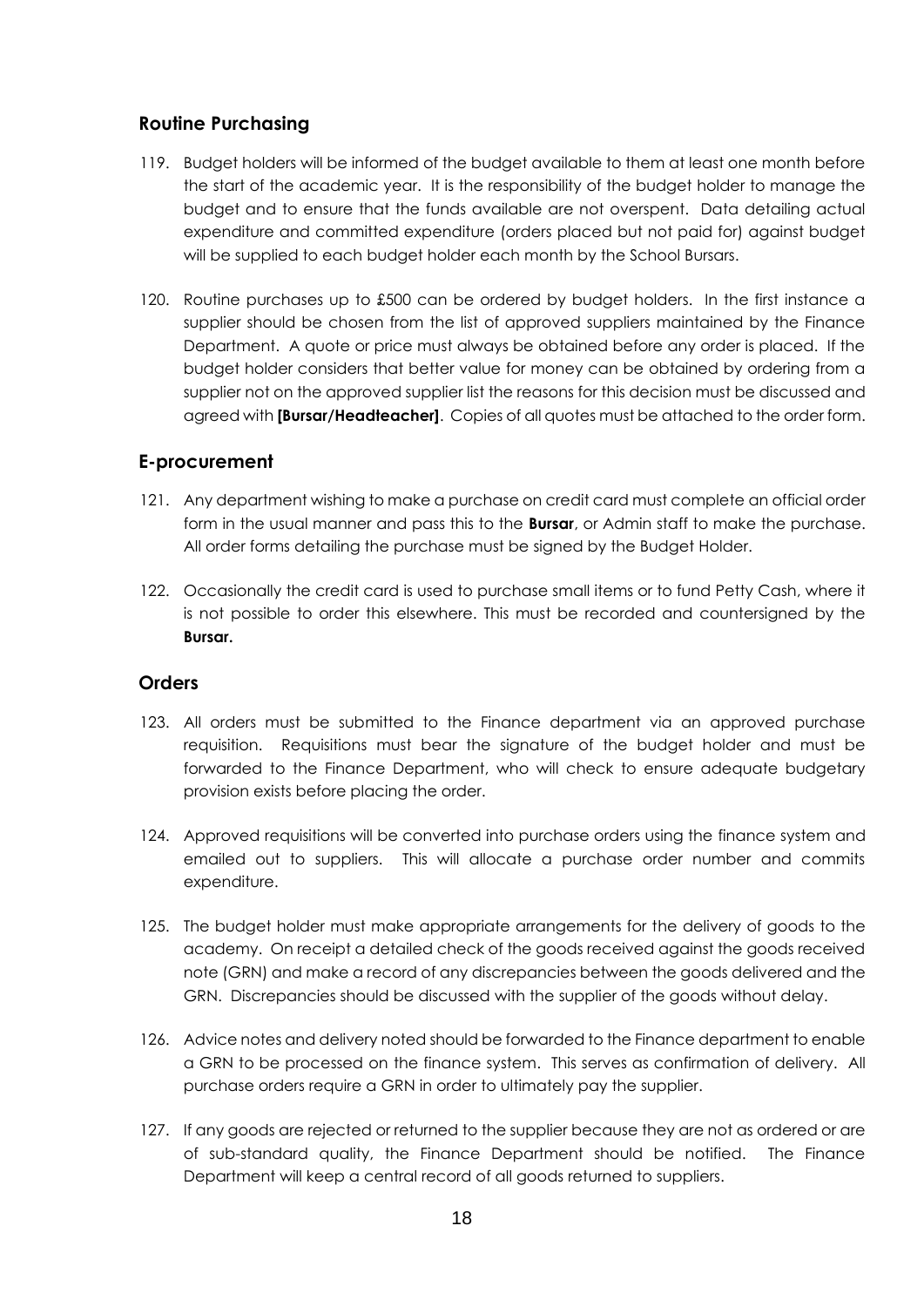- 128. All invoices should be sent to the Finance Department. Invoice receipt will be posted by the Finance Department (and the invoice scanned) into the finance system. If the invoice and the order matches, the goods receipted and the invoice is within a 2.5%/ £5 maximum tolerance, there is no requirement to seek additional approval of the invoice as authorization will already have been provided at ordering stage. The invoice will be paid within the prescribed credit terms.
- 129. If a budget holder is pursuing a query with a supplier the Finance Department must be informed of the query and periodically kept up to date with progress.
- 130. At the end of the month the School Bursars will produce a list of outstanding Goods Received Not Invoiced, for review by the Chief Financial Officer.
- 131. The Chief Financial Officer will review and reconcile the Aged Creditors ledger on a monthly basis.

#### **Orders over £2,000 but less than £15,000**

132. Two written quotations should be obtained, where possible, for all orders above £2,000 and three written quotations should be obtained, where possible for all orders over **£5,000 to £15,000** to identify the best source of the goods/services. Written details of quotations obtained should be prepared and retained by budget holders for audit purposes. Telephone quotes are acceptable if these are evidenced and faxed confirmation of quotes has been received before a purchase decision is made and made in accordance with value for money principles.

There may be circumstances where it may not be possible to obtain the required number of comparative quotes. In these instances, the reasons for this should be documented, with non-compliance being approved by the Finance and HR Committee.

#### **Orders over £15,000**

132. All goods/services ordered with a value over £15,000, or for a series of contracts which in total exceed £15,000 must be subject to formal tendering procedures.

#### **Non-Purchase Order Invoices**

133. Where an invoice is received without a purchase order this is classed as a Non-Purchase Order Invoice. The approval process as per the Scheme of Delegation must be followed in order to ensure that appropriate authorisation is obtained and can be evidenced prior to posting on the finance system.

134. Typical examples of non-purchase order invoices include utilities, emergency work and SLA/contract invoices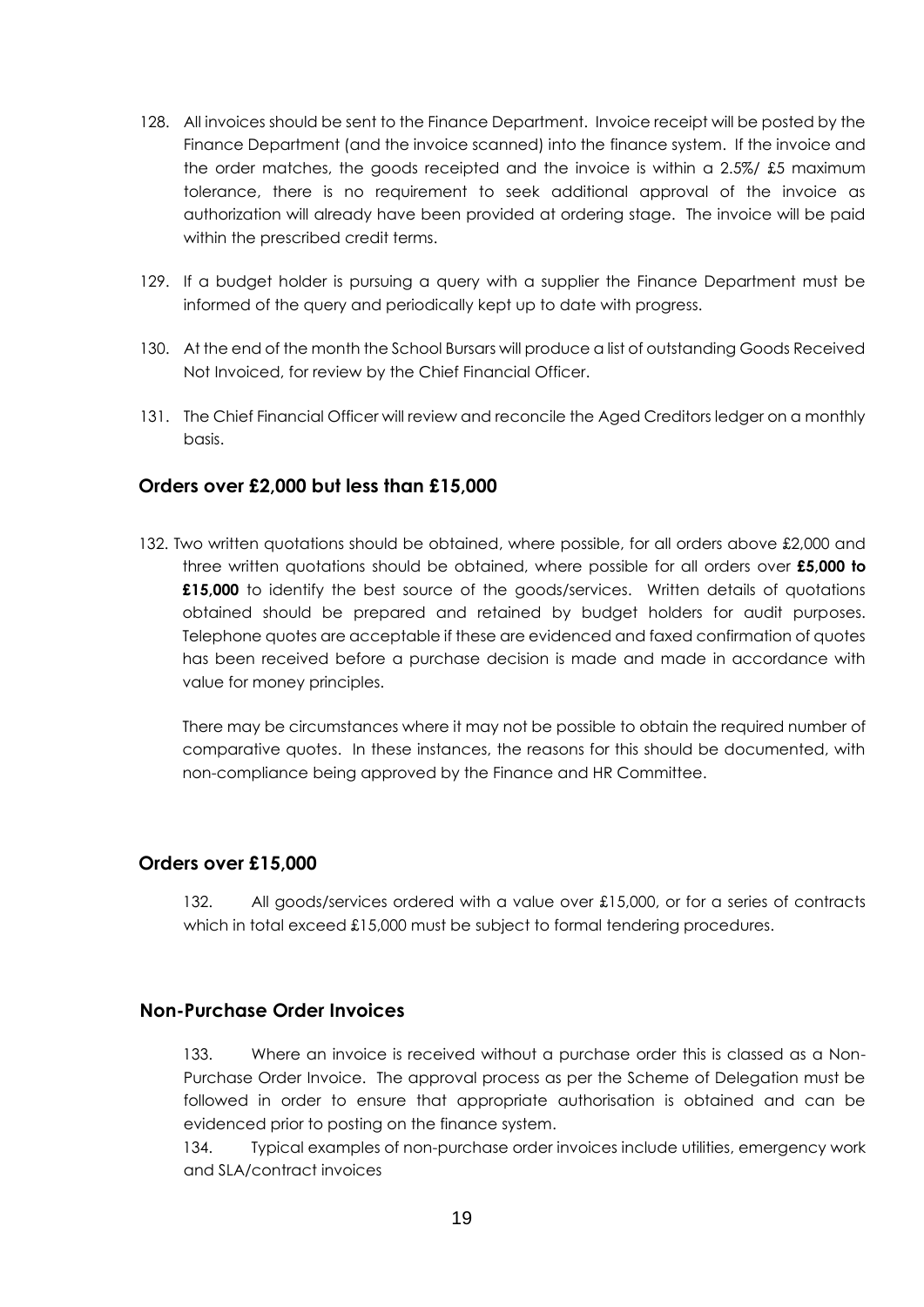#### **Trading with related parties**

All staff and Governors/Trustees have completed a Disclosure of Pecuniary interest, and will declare if they have any pecuniary interest. The forms will be kept with the minutes of the HR & Finance meetings.

#### **Trading with connected parties**

Trading with connected parties must be in line with the Academies Financial Handbook. We have also produced a factsheet on our library [\(http://www.nasbm.co.uk/EFAlibrary.aspx\)](http://www.nasbm.co.uk/EFAlibrary.aspx) on how to trade effectively with connected parties.

#### **Goods and services for private use**

134. No goods are ordered or services provided to include any elements of private use by governors and staff.

#### **Forms of Tenders**

- 135. There are three forms of tender procedure: open, restricted and negotiated and the circumstances in which each procedure should be used are described below.
	- **Open Tender:** This is where all potential suppliers are invited to tender. The budget holder must discuss and agree with **property services** how best to advertise for suppliers e.g. general press, trade journals or to identify all potential suppliers and contact directly if practical. This is the preferred method of tendering, as it is most conducive to competition and the propriety of public funds.
	- **Restricted Tender:** This is where suppliers are specifically invited to tender. Restricted tenders are appropriate where:
	- there is a need to maintain a balance between the contract value and administrative costs,
	- a large number of suppliers would come forward or because the nature of the goods are such that only specific suppliers can be expected to supply the academy's requirements,
	- the costs of publicity and advertising are likely to outweigh the potential benefits of open tendering.
	- **Negotiated Tender:** The terms of the contract may be negotiated with one or more chosen suppliers. This is appropriate in specific circumstances:
	- the above methods have resulted in either no or unacceptable tenders,
	- only one or very few suppliers are available,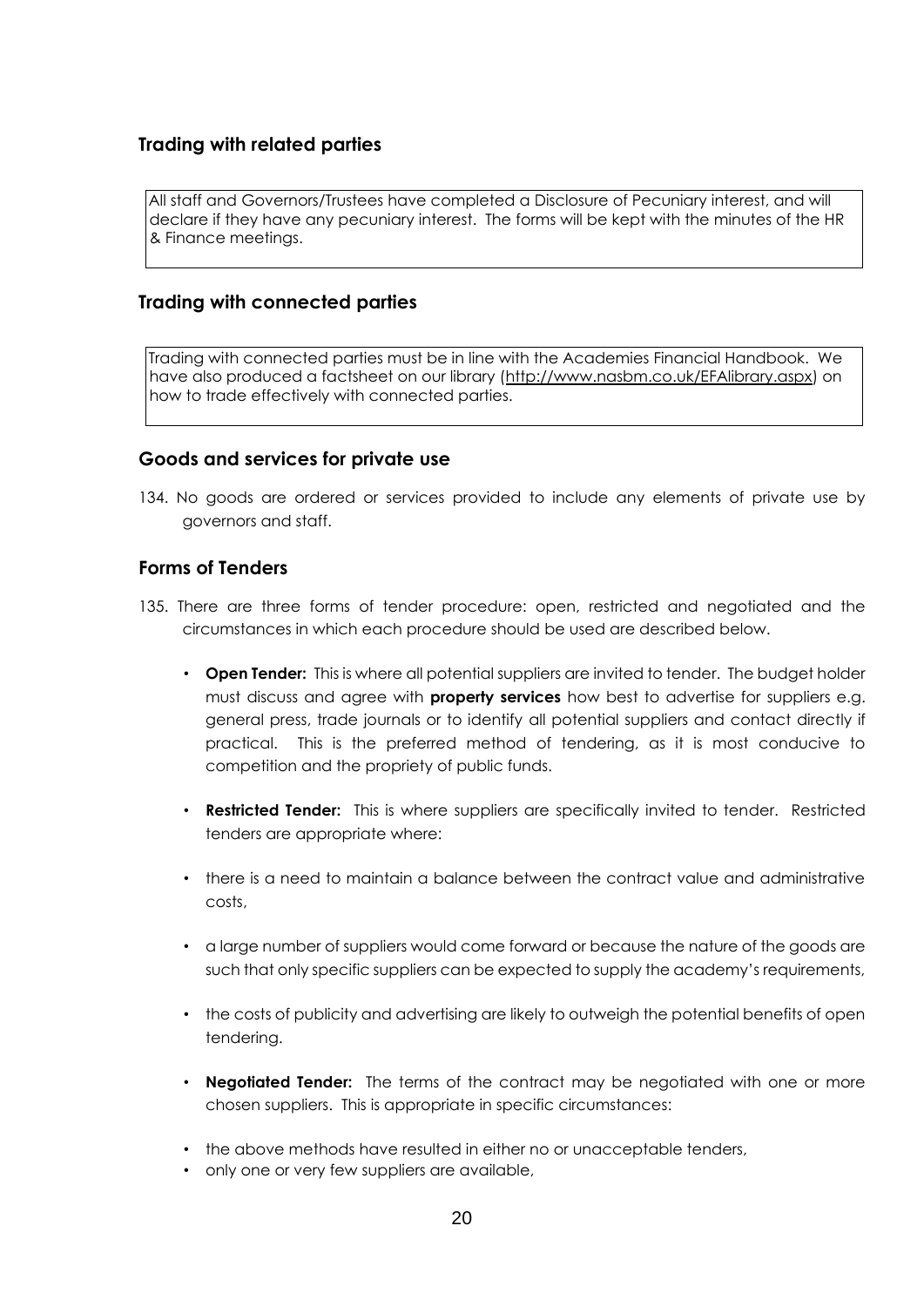- extreme urgency exists,
- additional deliveries by the existing supplier are justified.

#### **Preparation for Tender**

- 136. Full consideration should be given to:
	- objective of project
	- overall requirements
	- $\cdot$  technical skills required  $\square$  after sales service requirements  $\square$  form of contract.
- 137. It may be useful after all requirements have been established to rank requirements (e.g. mandatory, desirable and additional) and award marks to suppliers on fulfilment of these requirements to help reach an overall decision.
- 138. A tender brief must always be prepared and is reviewed by **CEO**.

#### **Invitation to Tender**

- 139. If a restricted tender is to be used then an invitation to tender must be issued. If an open tender is used an invitation to tender may be issued in response to an initial enquiry.
- 140. An invitation to tender should include the following:
	- introduction/background to the project
	- scope and objectives of the project
	- technical requirements
	- implementation of the project
	- terms and conditions of tender
	- form of response
	- dates for decision and work to be delivered

#### **Tender Acceptance Procedures**

141. The invitation to tender should state the date and time by which the completed tender document is received by the academy trust. Tenders are submitted in plain envelopes clearly marked to indicate they contain tender documents. The envelopes should be time and date stamped on receipt and stored in a secure place prior to tender opening. Tenders received after the submission deadline are not accepted.

#### **Tender Opening Procedures**

- 142. All tenders submitted should be opened at the same time and the tender details should be recorded. Two persons should be present for the opening of tenders as follows:
	- For contracts up to £15,000 two of the budget holder, The **Headteacher**
	- For contracts over £25,000 the **Chair of Logistics Committee** or the **CEO** plus a member of the Finance Commiittee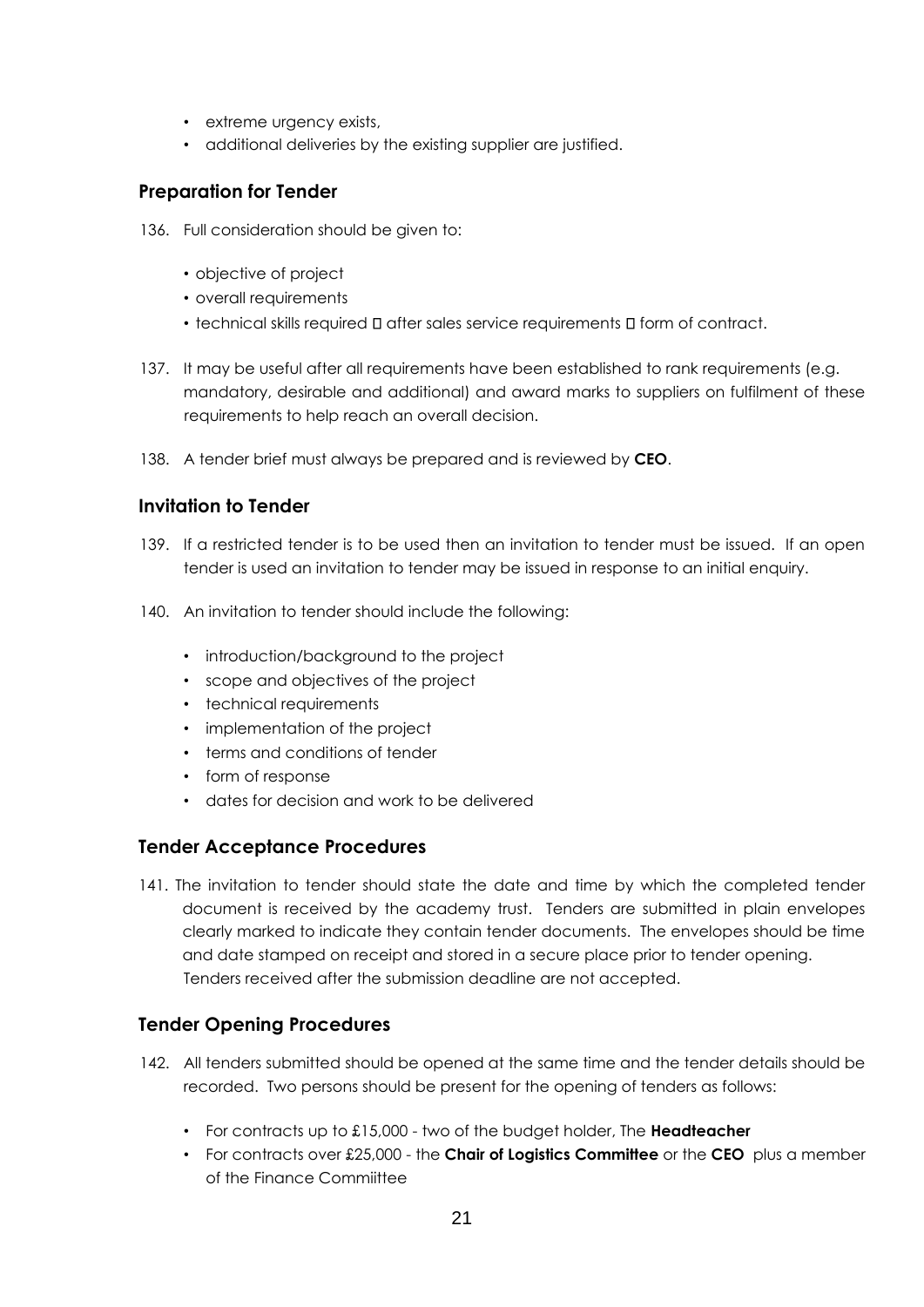143. A separate record details the names of the firms submitting tenders and the amount tendered. The record is signed by both people present at the tender opening.

#### **Tendering Procedures**

- 144. The evaluation process should involve at least two people. Those involved should disclose all interests, business and otherwise, that might impact upon their objectivity. If there is a potential conflict of interest then that person must withdraw from the tendering process.
- 145. Those involved in making a decision must take care not to accept gifts or hospitality from potential suppliers that could compromise or be seen to compromise their independence.
- 146. Full records should be kept of all criteria used for evaluation and for contracts over £15,000 a report should be prepared for the Finance & Resources Committee highlighting the relevant issues and recommending a decision. For contracts under £15,000 the decision and criteria should be reported to the Finance & Resources Committee.
- 147. The accepted tender should be the one that is economically most advantageous to the academy. All parties are then informed of the decision.

#### **Insurance**

- 148. The Finance Committee reviews insurance arrangements annually. They ensure that the sums insured are commensurate with the risks and include cover for academy trust property when off the premises.
- 149. Budget holders must ensure all valuable are kept under lock and key when not being used in a supervised manner.

#### **Governors/Trustees Expenses**

- 150. All governors/Trustees of this academy trust are not entitled to claim the actual costs, which they incur as follows:
	- childcare or baby-sitting allowances (excluding payments to a current/former spouse or partner)
	- cost of care arrangements for an elderly or dependent relative (excluding payments to a current/former spouse or partner)
	- the extra costs they incur in performing their duties either because they have special needs or because English is not their first language
	- the cost of travel relating only to travel to meetings/training courses at a rate of 45 pence per mile which does not exceed the specified rates for school personnel
	- travel and subsistence costs, payable at the current rates specified by the Secretary of State for the Environment, Transport and the Regions, associated with attending national meetings or training events, unless these costs can be claimed from the any other source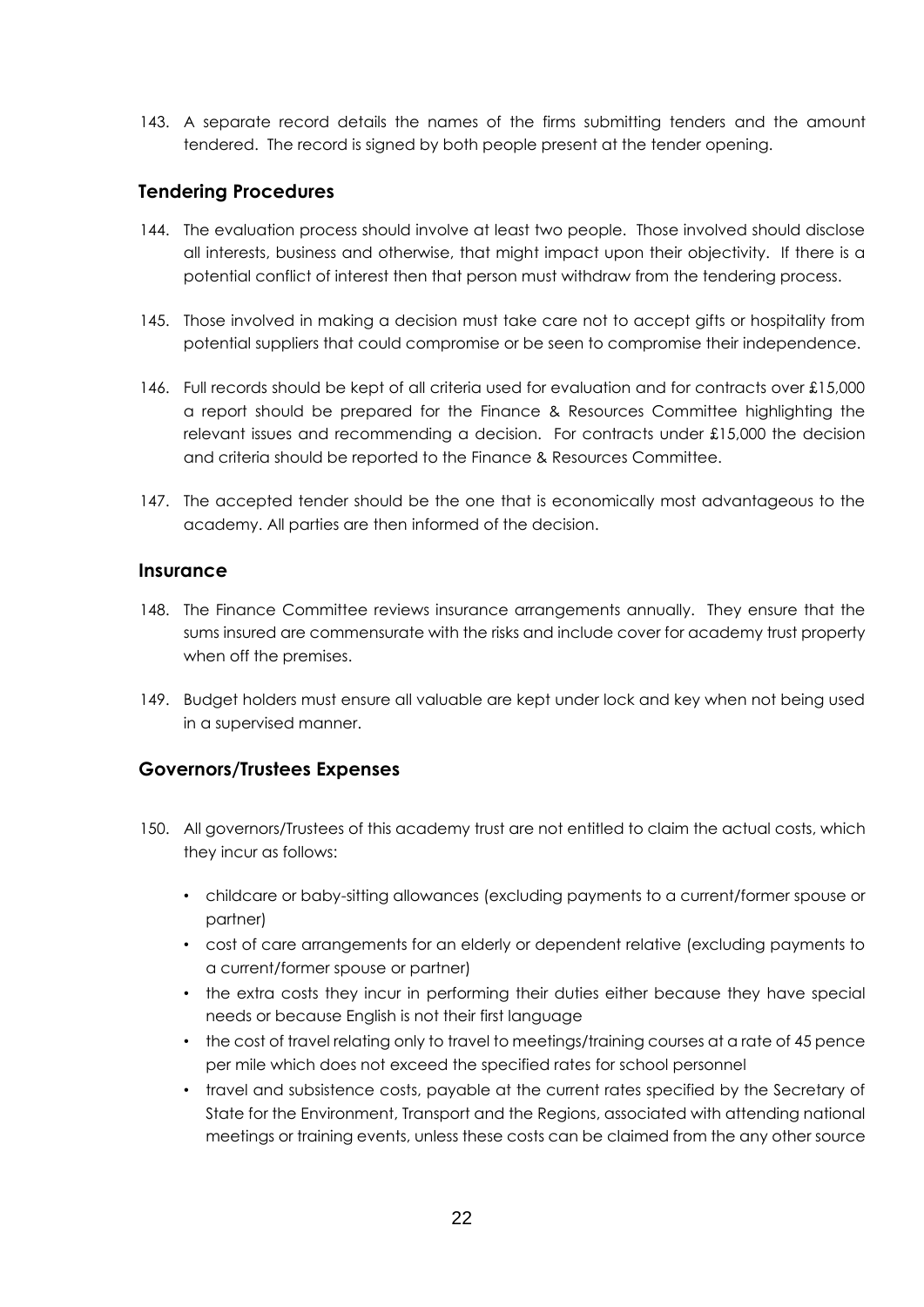- telephone charges, photocopying, stationery, postage etc.  $\square$  any other justifiable allowances
- 151. The Governing Body acknowledges that:
	- Governors/Trustees are not be paid attendance allowance .Governors/Trustees are not reimbursed for loss of earnings

#### **Gifts**

- 152. Ordinarily such gifts should be rejected, unless they are of negligible value (e.g. diaries, calendars). However, any gifts or hospitality in excess of £25 are reported to the Accounting Officer in order to protect the individual receiving the gift. This is particularly important where the person receiving the gift is a budget holder, has the ability to influence purchasing decisions or regularly receives reimbursement from the school for items other than travel expenses (see Donations Policy for further details).
- 153. Gifts that have been reported are given a written letter of thanks and held in the donation register.

#### **Energy Management**

- 154. The **Site Officer** is responsible for recording, monitoring and analysing water, gas and electricity consumption on a monthly basis. Meters should be checked before authorising any invoices from the utilities providers. Any discrepancies or unusual reading should be raised with the [Admin Officer] immediately.
- 155. The **Site Officer** ensures that the school's heating system is operated and run as efficiently as possible.
- 156. The **Admin Officer** ensures that the school is purchasing energy at the most competitive prices available.
- 157. All staff have the responsibility to work in an energy efficient manner at all times (e.g. turning off computers, lights and heating when not required).

## **Fraud**

158. The trust does not tolerate fraud. Where instances of fraud are found the Accounting Officer will notify the ESFA.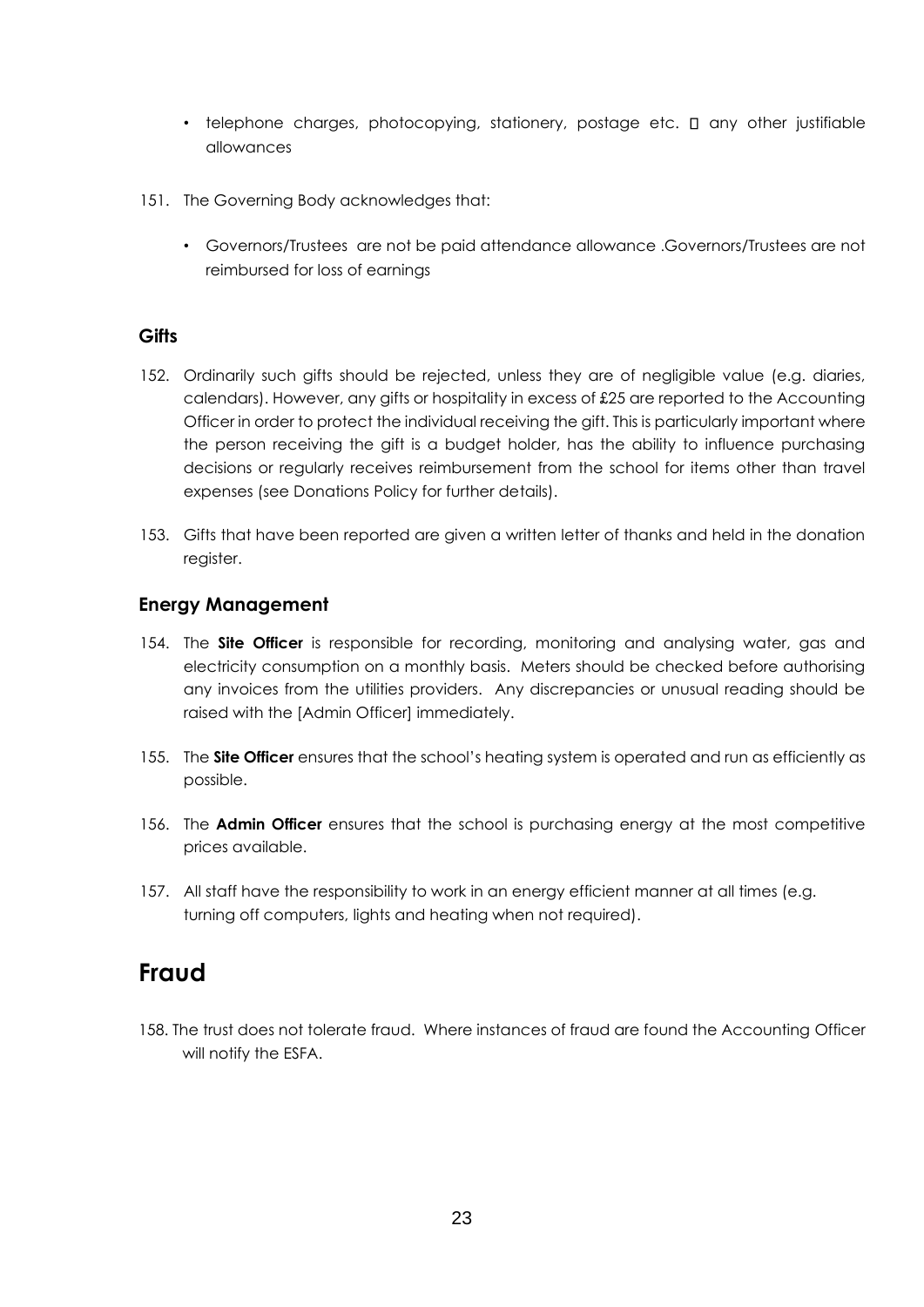## **Whistleblowing**

The trust must have an adequate whistle blowing policy in place, and also reference raising the issue with the EFA ( [https://www.gov.uk/government/publications/complaints-about](https://www.gov.uk/government/publications/complaints-about-post-16-efa-funded-institutions)[post16-efa-funded-institutions\).](https://www.gov.uk/government/publications/complaints-about-post-16-efa-funded-institutions) You can access our 'Whistleblowing template on our website www.endeavourmat.co.uk

## **Pooling of GAG**

159. The trust does not pool GAG income. Any move to a GAG pooling arrangement will require approval from the Board of Trustees.

## **VAT**

#### **VAT 126 Return**

160. The Chief Financial Officer is responsible for submitting the VAT 126 RETURN to HMRC each month.

## **Construction Industry Scheme**

You should only refer to the CIS if you pay subcontractors for construction or spend over a certain threshold in a 3 year period ( [https://www.gov.uk/what-is-the-construction](https://www.gov.uk/what-is-the-construction-industry-scheme)[industryscheme\).](https://www.gov.uk/what-is-the-construction-industry-scheme)

## **Fixed assets**

#### **Asset register**

- 161. All items purchased with a value over the academy's capitalisation limit of £1,000 must be entered on the fixed asset register within the finance system with the following details:
	- asset description
	- $\alpha$ sset number  $\Box$  serial number
	- date of acquisition
	- asset cost
	- source of funding (% of original cost funded from grant and % funded from other sources)
	- expected useful economic life
	- depreciation
	- current book value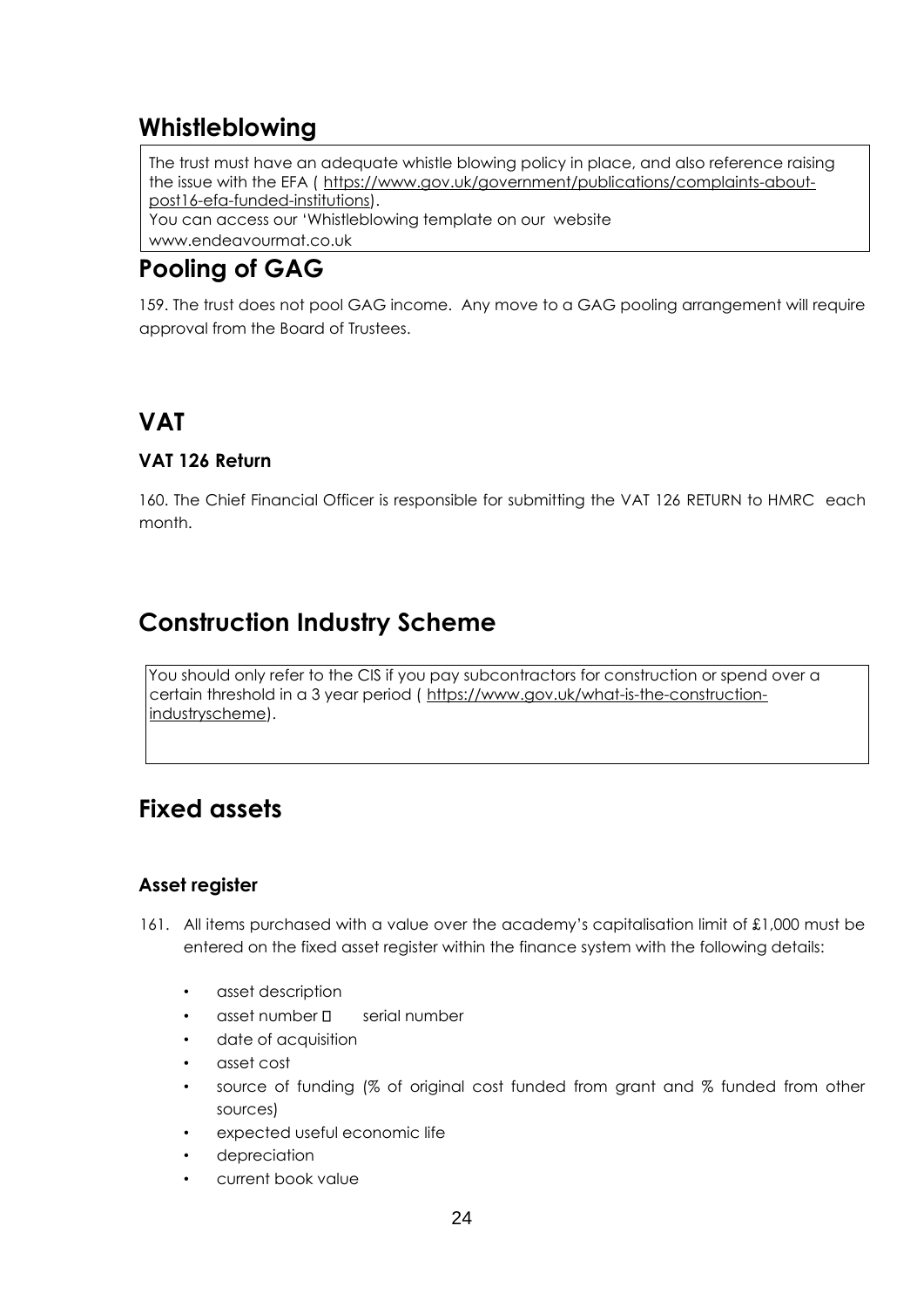- location
- name of member of staff responsible for the asset
- 162. The asset register helps:
	- ensure that staff take responsibility for the safe custody of assets
	- enable independent checks on the safe custody of assets, as a deterrent against theft or misuse
	- to manage the effective utilisation of assets and to plan for their replacement
	- help the external auditors to draw conclusions on the annual accounts
	- support insurance claims in the event of fire, theft, vandalism or other disasters
- 163. Examples of items to include on the asset register include:
	- ICT hardware and software (this list can be combined and used to identify software licences to ensure the school is complying with legislation)
	- Reprographic equipment photocopiers, comb binders, laminators
	- Office equipment fax machines, shredders, switchboard
	- **Furniture**
	- AVA equipment TVs, video/DVD players, OHPs, cameras, speakers
	- Cleaning equipment vacuum cleaners, polishers
	- Catering equipment ovens, fridges, dishwashers, food processors
	- Technology equipment sewing machines, craft machinery
	- Premises equipment lawn mowers, power tools, generators
	- Other equipment musical instruments, PE equipment
	- Mini buses

#### **Security of assets**

- 164. All the items in the register are permanently and visibly marked as the academy trust's property.
- 165. Equipment is, where possible, stored securely when not in use.
- 166. An annual count is under taken by Headteacher, who is different from the preparer of the asset register. Where discrepancies between the physical count and the amount recorded in the register are found these are investigated promptly and, where significant, reported to the governing body.

#### **Disposals**

- 167. Disposals, where applicable, are in line with the Academies Financial Handbook.
- 168. Items which are to be disposed of by sale or destruction must be authorised for disposal by the Accounting Officer and, where significant, should be sold following competitive tender.